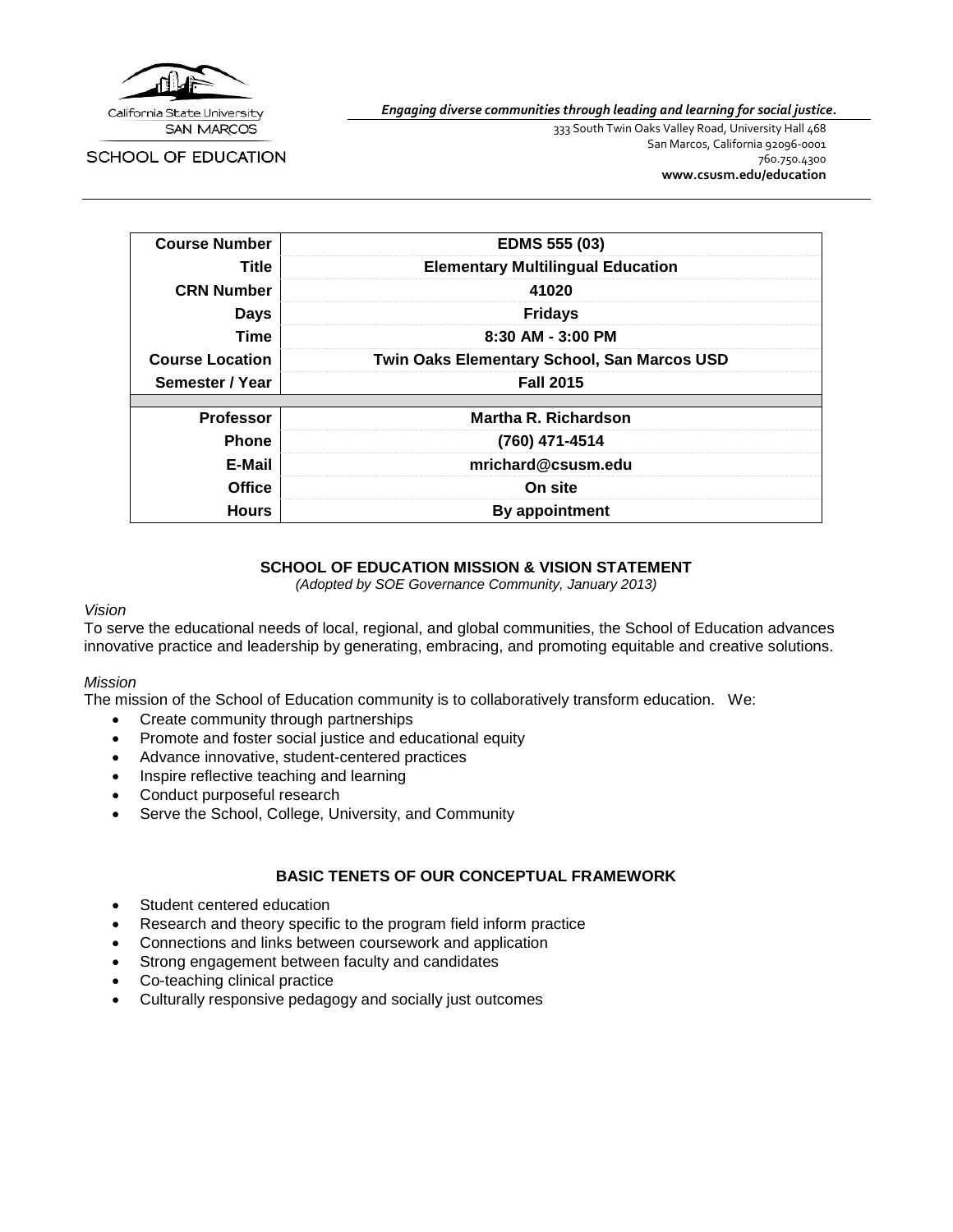## **TABLE OF CONTENTS**

| Draft & Final Sheltered Instruction (SDAIE/SIOP) / Multicultural Lesson Plan - 25 points 13 |  |
|---------------------------------------------------------------------------------------------|--|
|                                                                                             |  |
|                                                                                             |  |
|                                                                                             |  |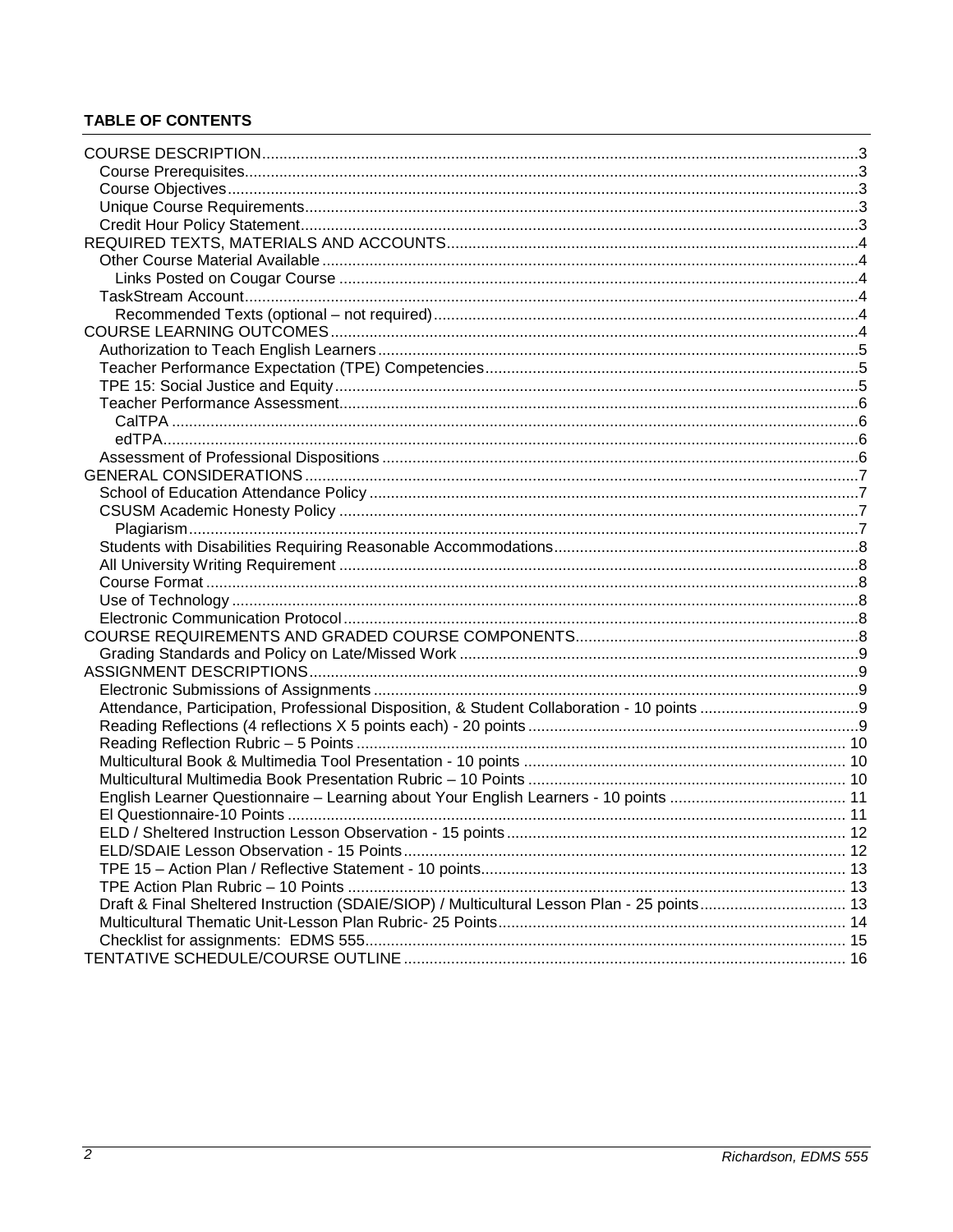### **COURSE DESCRIPTION**

<span id="page-2-0"></span>Focuses on developing an understanding of culturally responsive theory, methodology, and assessment of second language acquisition in integrated and inclusive elementary and middle level classrooms. *May not be taken for credit by students who have received credit for EDML 552. Requires participation in the public schools.*

This course addresses the needs of elementary school teachers faced with the growing diversity in today's classrooms. It will focus on bilingual sociolinguistic/sociocultural competence and implications for learning and instruction, application of effective alternative instructional practices, cultural aspects of English learners, as well as effective and appropriate English language development (ELD) techniques and successful bilingual, multilingual education for Language minority students.

#### <span id="page-2-1"></span>**Course Prerequisites**

Admission to the Multiple Subject/CLAD Teacher Credential Program.

#### <span id="page-2-2"></span>**Course Objectives**

- 1. Explain the basic terms, philosophies, problems, issues, history, and practices related to the education of language minority persons in California and the US and knowledge of the history, policies, programs, and research on the effectiveness of bilingual education and bilingualism in the United States.
- 2. Demonstrate understanding of the most important goals of bilingual/multicultural education. Understand and apply research and its effects on the dimensions of learning in bilingual education program models.
- 3. Explain the theoretical framework upon which bilingual education is founded and demonstrate understanding of the philosophical, theoretical, legal, and legislative foundations of bilingual education and their effects on program design and educational achievement.
- 4. Demonstrate understanding of existing student identification, assessment, and language re-designation requirements for the state of California.
- 5. Explain the connections between bilingual education, English as a second language, and SDAIE, SDAIS/CALLA methodologies. Apply knowledge of the research on the cognitive effects of bilingualism and biliteracy as developmental processes in instructional practice
- 6. Demonstrate understanding of models of multicultural intercultural education and their implications for curriculum, instruction, and educational policy. Become cognizant of the fact that students' motivation, participation, and achievement are influenced by an intercultural classroom climate and school community.
- 7. Gain knowledge and understanding pertaining to similarities and differences between, contributions of, exchanges between, and varying perspectives of the populations referenced in the Non- Discrimination Policy of the State of California.
- 8. Demonstrate knowledge of the transferability between primary and target language with the understanding that the level of transferability is affected by the level of compatibility and may vary among languages.
- 9. Promote authentic parental participation that includes learning about school systems, assuming leadership roles and affecting policy and understanding of the family as a primary language and cultural resource.

### <span id="page-2-3"></span>**Unique Course Requirements**

Students will be required to do classroom observations in schools and have access to elementary students to conduct some class assignments.

#### <span id="page-2-4"></span>**Credit Hour Policy Statement**

This course is delivered in a face-to-face instruction. Students are expected to spend a minimum of two hours outside of the classroom each week for each unit of credit engaged in learning. For courses with a "lecture" mode of instruction over an entire semester, each unit of credit corresponds to an 'hour' of class-time and two hours of student learning outside of class.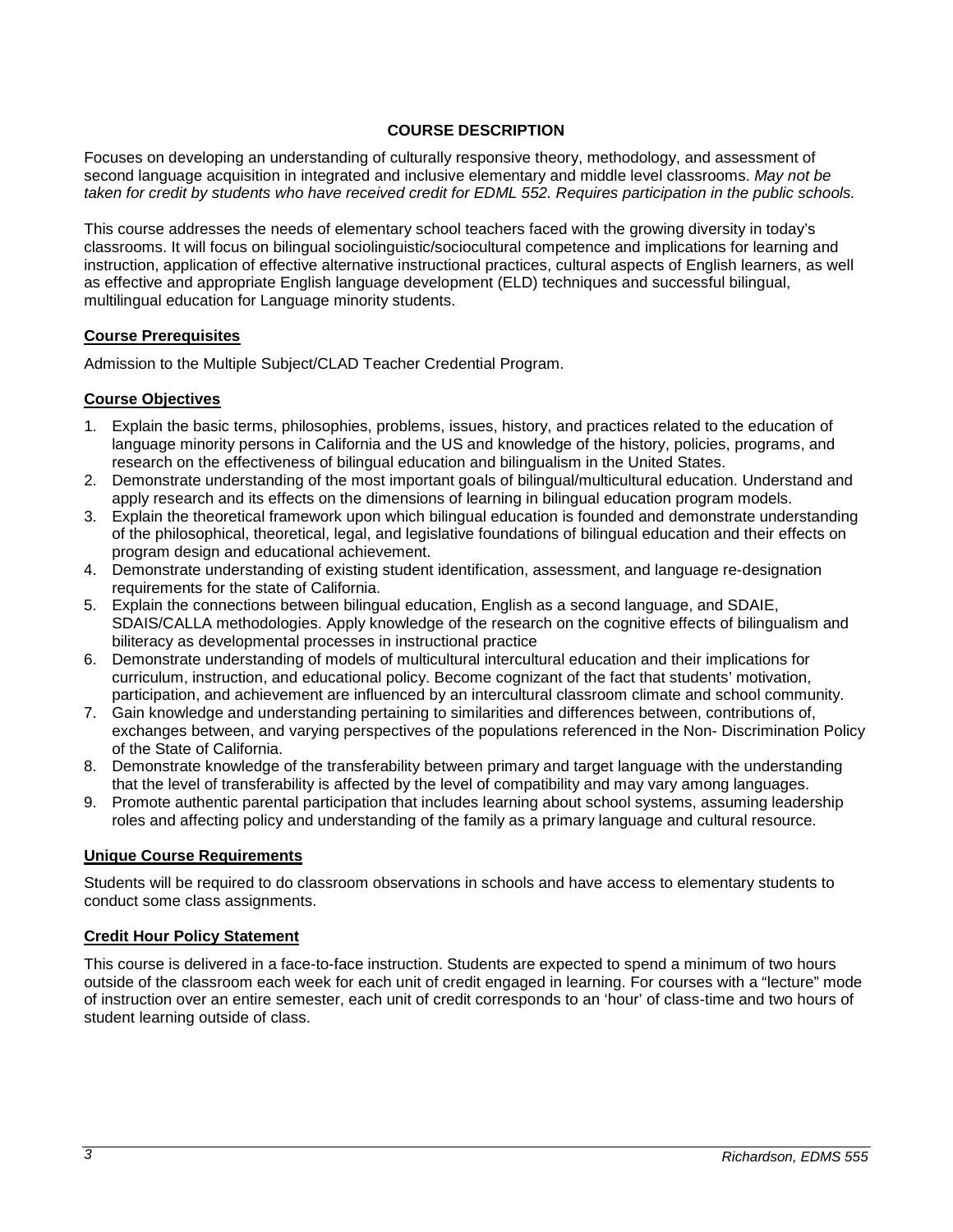### **REQUIRED TEXTS, MATERIALS AND ACCOUNTS**

- <span id="page-3-0"></span>Echevarria, J., Vogt, M.E., & Short, D. (2013) *Making content comprehensible for elementary English language learners: The SIOP model, 2nd Edition.* Boston: Pearson. ISBN: 978-0-13-336260-2
- Honigsfeld, A. & Dove, M. G. (2013) *Common core for the not-so-common learner: English language arts strategies, Grades K-5. Thousand Oaks, CA:* Corwin. ISBN: 9781452257822

#### <span id="page-3-2"></span><span id="page-3-1"></span>**Other Course Material Available**

#### **Links Posted on Cougar Course**

Free Download 2012 English Language Development Standards for California Public Schools K-12 from the CDE website at<http://www.cde.ca.gov/sp/el/er/eldstandards.asp>

Free Download Appendices A-D and Glossary from 2012 ELD Standards at <http://www.cde.ca.gov/sp/el/er/eldstandards.asp>

Free Download Adopted *ELA/ELD Framework* Chapters at <http://www.cde.ca.gov/ci/rl/cf/elaeldfrmwrksbeadopted.asp>

Free Download CA Common Core State Standard, California Department of Education Common Core at www.cde.a.gov/re/cc

#### <span id="page-3-3"></span>**TaskStream Account**

You will need to set up an account for your Multiple Subject Credential.

#### <span id="page-3-4"></span>**Recommended Texts (optional – not required)**

- Short, D. & Echevarria, J. (2016) Developing academic language with SIOP model. Boston: Pearson. ISBN 978-0-13-708524-8.
- Echevarria, J., Richards-Tutor, C. & Short, D. (2015). Response to intervention (RTI) and English learners: Using the SIOP Model. Boston: Pearson. ISBN 978-0-13-343107-0

Echevarria, J., Vogt, M.E., & Short, D. (2008) *99 ideas and activities for teaching English language learners with the SIOP model. Boston: Pearson.* ISBN: 978-0-205-52106-7

<span id="page-3-5"></span>*eStandards* – Free California Common Core and ELD State Standards app

#### **COURSE LEARNING OUTCOMES**

Upon successful completion of this course, students will be able to (SWBAT):

- SWBAT to explain the basic terms, philosophies, goals, problems, issues, history, research, theoretical frameworks, and practices related to the education of language minority students, program design and educational achievement in California and the US through reading reflections and TPE 15 – Action Plan / Reflective Statement.
- SWBAT to demonstrate understanding of existing student identification, assessment, and language redesignation requirements for the state of California through reading reflections.
- SWBAT to apply knowledge of the research on the cognitive effects of bilingualism and biliteracy as developmental processes in instructional practice (bilingual education, English as a second language, and SDAIE, SDAIS/CALLA methodologies) through lesson plan development.
- SWBAT to demonstrate understanding of models of multicultural intercultural education and their implications for curriculum, instruction, and educational policy through lesson observations and write-up.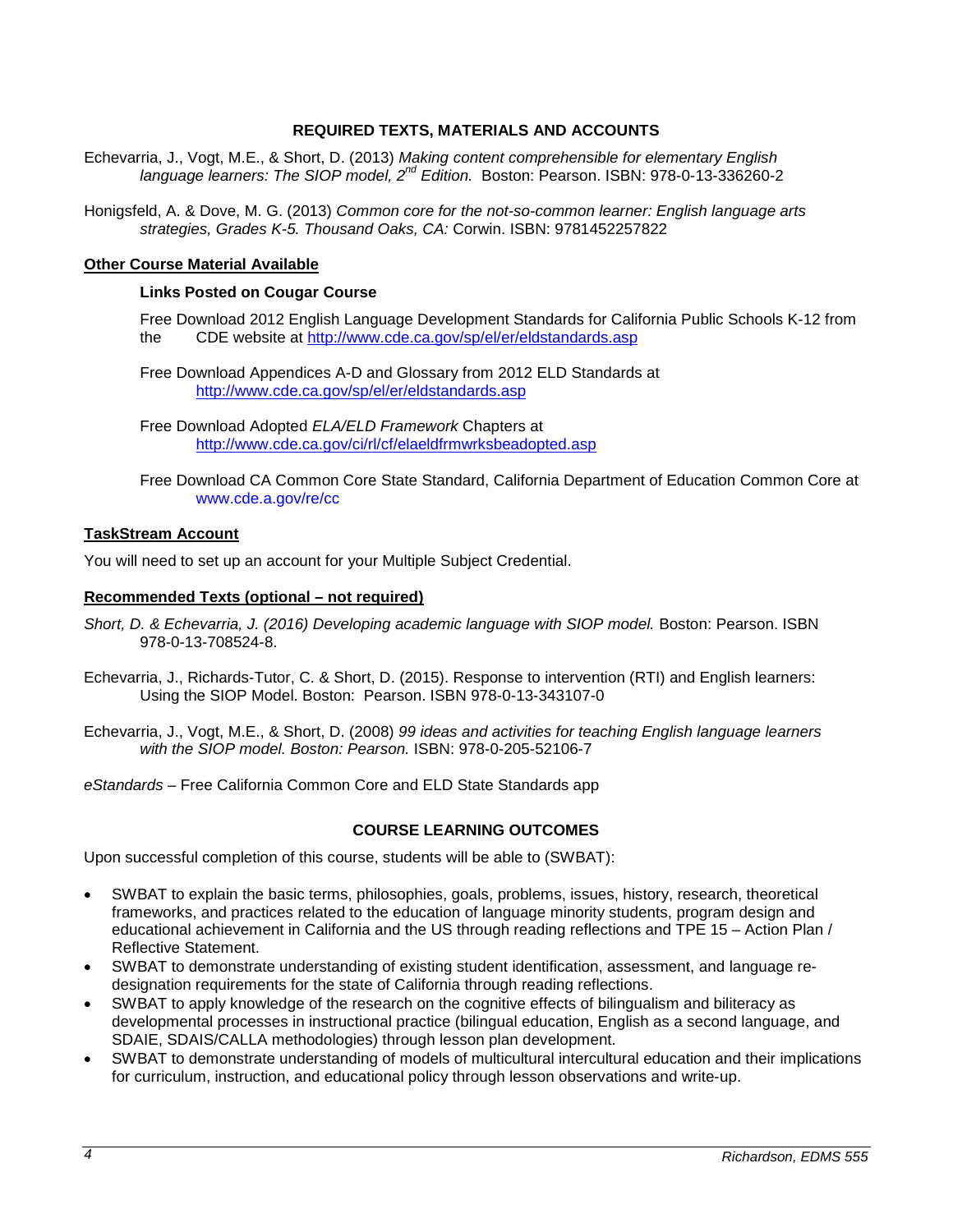- SWBAT to become cognizant of the fact that students' motivation, participation, and achievement are influenced by an intercultural classroom climate and school community through English Learner Questionnaire and Multicultural Book and Multimedia Tool Presentation.
- SWBAT to demonstrate knowledge of the transferability between primary and target language with the understanding that the level of transferability is affected by the level of compatibility and may vary among languages through reading reflections and lesson development.
- SWBAT to promote authentic parental participation that includes learning about school systems, assuming leadership roles and affecting policy and understanding of the family as a primary language and cultural resource through TPE 15 Action Plan / Reflective Statement.

## <span id="page-4-0"></span>**Authorization to Teach English Learners**

This credential program has been specifically designed to prepare teachers for the diversity of languages often encountered in California public school classrooms. The authorization to teach English learners is met through the infusion of content and experiences within the credential program, as well as additional coursework. Candidates successfully completing this program receive a credential with authorization to teach English learners. *(Approved by CCTC in SB 2042 Program Standards, August 02)*

## <span id="page-4-1"></span>**Teacher Performance Expectation (TPE) Competencies**

The course objectives, assignments, and assessments have been aligned with the CTC standards for Multiple Subject Credential. This course is designed to help teachers seeking a California teaching credential to develop the skills, knowledge, and attitudes necessary to assist schools and district in implementing effective programs for all students. The successful candidate will be able to merge theory and practice in order to realize a comprehensive and extensive educational program for all students. You will be required to formally address the following TPEs in this course:

### <span id="page-4-2"></span>**TPE 15: Social Justice and Equity**

Teacher candidates will be able to identify issues of social justice and equity in the classroom and can apply appropriate instructional strategies to ensure equal outcomes for diverse students. They will be familiar with ideas, definitions, and major theorists in the fields of multicultural education, social reconstruction, and democratic education. Pluralism and divergent perspectives on educating students will be the foundation of designing effective lessons and instructional practices for diverse students. Candidates will understand when and how to collaborate with others, especially curriculum specialists, community leaders, and parents on preparing relevant and appropriate instructional activities, curricular units, and school structures that would provide equitable outcomes for students from different linguistic, cultural, and social economic backgrounds.

### **TPE 7: Teaching English Learners**

Candidates know and can apply pedagogical theories, principles, and instructional practices for comprehensive instruction of English learners. They know and can apply theories, principles, and instructional practices for English Language Development leading to comprehensive literacy in English. They are familiar with the philosophy, design, goals, and characteristics of programs for English language development, including structured English immersion. They implement an instructional program that facilitates English language development, including reading, writing, listening and speaking skills, that logically progresses to the grade level reading/language arts program for English speakers. They draw upon information about students' backgrounds and prior learning, including students' assessed levels of literacy in English and their first languages, as well as their proficiency in English, to provide instruction differentiated to students' language abilities. They understand how and when to collaborate with specialists and para-educators to support English language development. Based on appropriate assessment information, candidates select instructional materials and strategies, including activities in the area of visual and performing arts, to develop students' abilities to comprehend and produce English. They use English that extends students' current level of development yet is still comprehensible. They know how to analyze student errors in oral and written language in order to understand how to plan differentiated instruction.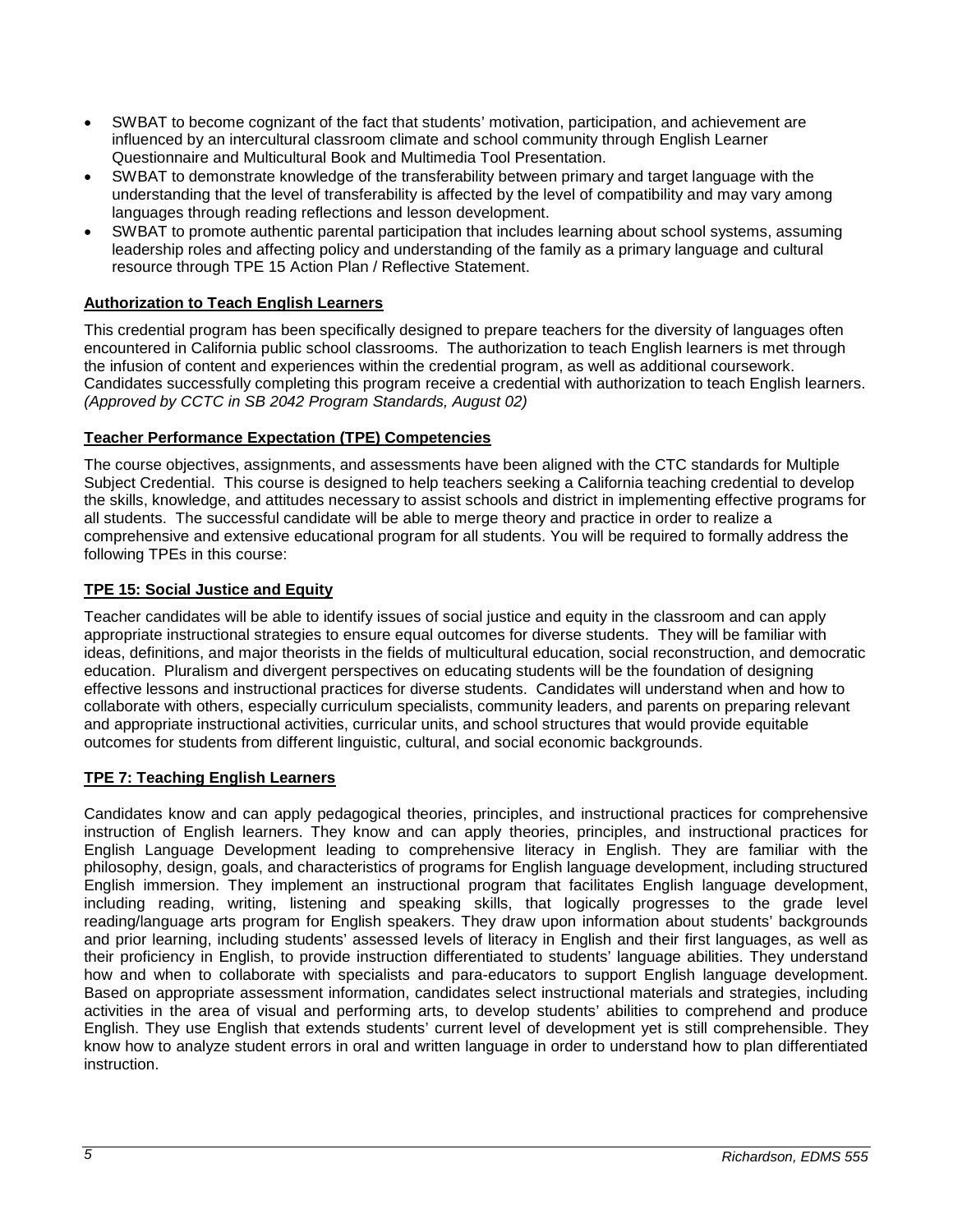Candidates know and apply pedagogical theories, principles and practices for the development of academic language, comprehension, and knowledge in the subjects of the core curriculum. They use systematic instructional strategies, including contextualizing key concepts, to make grade-appropriate or advanced curriculum content comprehensible to English learners. They allow students to express meaning in a variety of ways, including in their first language, and, if available, manage first language support such as para-educators, peers, and books.<sup>[1](#page-5-4)</sup> They use questioning strategies that model or represent familiar English grammatical constructions. They make learning strategies explicit.

Candidates understand how cognitive, pedagogical, and individual factors affect students' language acquisition. They take these factors into account in planning lessons for English language development and for academic content.

### <span id="page-5-0"></span>**Teacher Performance Assessment**

Beginning July 1, 2008 all California credential candidates must successfully complete a state-approved Teacher Performance Assessment (TPA), as part of the credential program of preparation. During the 2015-16 academic year the CSUSM credential programs will use either the CalTPA (California Teacher Performance Assessment) or the edTPA (Educative Teacher Performance Assessment).

<span id="page-5-1"></span>Check with your program coordinator to determine which assessment is used for your credential program.

## **CalTPA**

To assist with your successful completion of the CalTPA, a series of informational seminars are offered over the course of the program. TPA related questions and logistical concerns are to be addressed during the seminars. Your attendance to TPA seminars will greatly contribute to your success on the assessment. The CalTPA Candidate Handbook, TPA seminar schedule, and other TPA support materials may be found on the SOE website:

<http://www.csusm.edu/education/CalTPA/ProgramMaterialsTPA.html>

### <span id="page-5-2"></span>**edTPA**

Beginning in fall 2015, for newly entering initial candidates, the CSUSM assessment system is the edTPA. To assist with your successful completion of the edTPA, a capstone class is part of your curriculum. In this class edTPA related questions and logistical concerns are addressed. Additional support materials are available on the edTPA website: [http://www.edtpa.com/PageView.aspx?f=GEN\\_Candidates.html](http://www.edtpa.com/PageView.aspx?f=GEN_Candidates.html)

Additionally, to support your success in your credential program and with TPA, SOE classes use common pedagogical language, lesson plans (lesson designs), and unit plans (unit designs).

### <span id="page-5-3"></span>**Assessment of Professional Dispositions**

Assessing a candidate's dispositions within a professional preparation program is recognition that teaching and working with learners of all ages requires not only specific content knowledge and pedagogical skills, but positive attitudes about multiple dimensions of the profession. The School of Education has identified six dispositions – social justice and equity, collaboration, critical thinking, professional ethics, reflective teaching and learning, and life-long learning—and developed an assessment rubric. For each dispositional element, there are three levels of performance - *unacceptable*, *initial target*, and *advanced target*. The description and rubric for the three levels of performance offer measurable behaviors and examples.

<span id="page-5-4"></span> $1$  Teachers are not expected to speak the students' primary language, unless they hold an appropriate credential and teach in a bilingual classroom. The expectation is that they understand how to use available resources in the primary language, including students' primary language skills, to support their learning of English and curriculum content.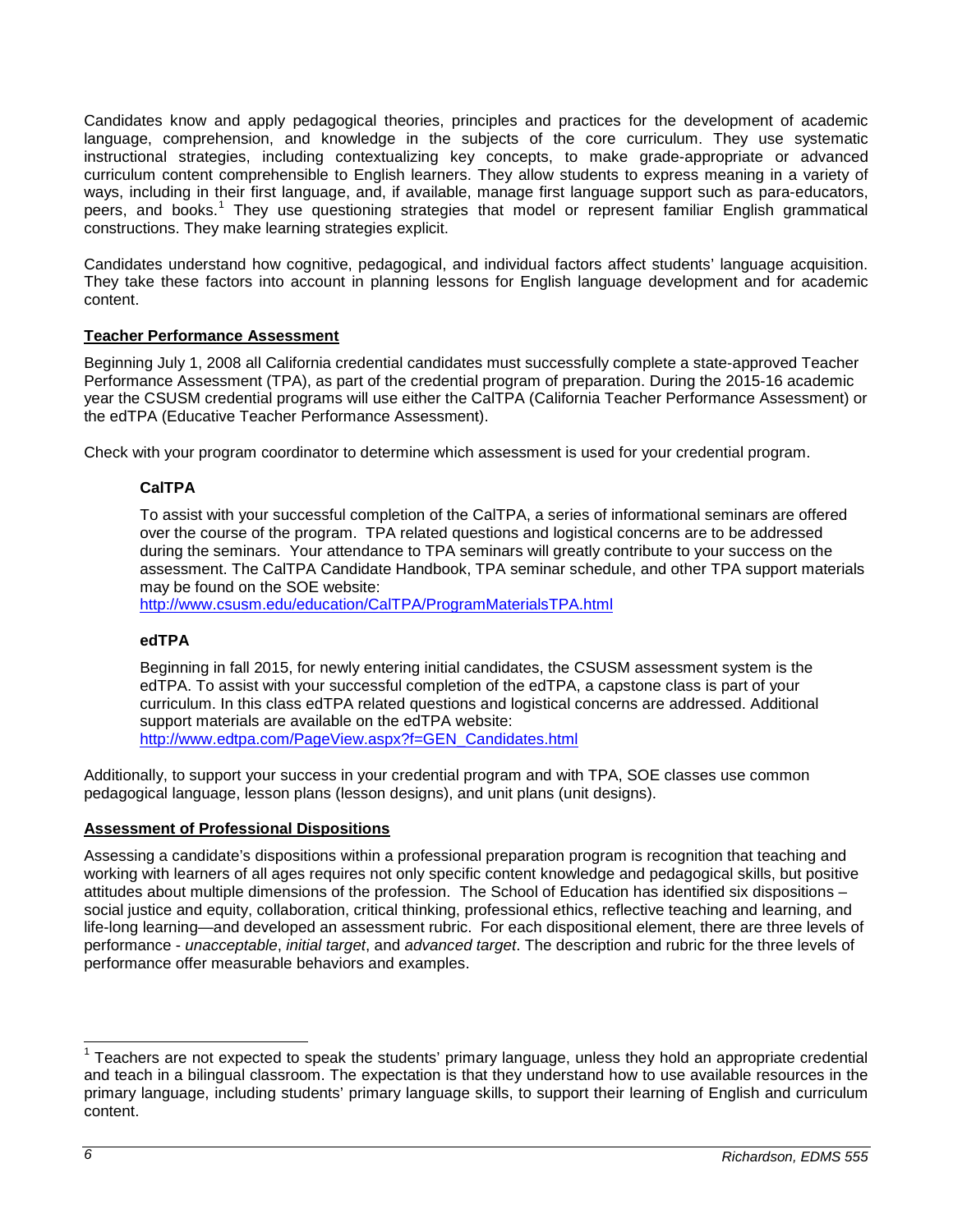The assessment is designed to provide candidates with ongoing feedback for their growth in professional dispositions and includes a self-assessment by the candidate. The dispositions and rubric are presented, explained and assessed in one or more designated courses in each program as well as in clinical practice. Based upon assessment feedback candidates will compose a reflection that becomes part of the candidate's Teaching Performance Expectation portfolio. Candidates are expected to meet the level of *initial target* during the program.

## **GENERAL CONSIDERATIONS**

### <span id="page-6-1"></span><span id="page-6-0"></span>**School of Education Attendance Policy**

Due to the dynamic and interactive nature of courses in the School of Education, all candidates are expected to attend all classes and participate actively. At a minimum, candidates must attend more than 80% of class time, or s/he may not receive a passing grade for the course at the discretion of the instructor. Individual instructors may adopt more stringent attendance requirements. Should the candidate have extenuating circumstances, s/he should contact the instructor as soon as possible. *(Adopted by the COE Governance Community, December, 1997).*

For this course: Students missing more than one class session cannot earn an A or A-. Students missing more than two class sessions cannot earn a B or B+. This also applies to tutoring activities during our class sessions that are part of your cohort learning experience. Arriving late or leaving early by more than 20 minutes to class or tutoring counts as an absence. Illness and emergencies are considered on a case-by-case basis. However, notifying the instructor does not constitute an excuse. All assignments must be turned in on due date even in case of an absence. Unless extraordinary circumstances are made known, this is not negotiable. In an 8 week course, one day is equivalent to 2 class sessions (2 weeks of class). So, missing 1 entire day will constitute 2 absences for the course.

### <span id="page-6-2"></span>**CSUSM Academic Honesty Policy**

Students will be expected to adhere to standards of academic honesty and integrity, as outlined in the Student Academic Honesty Policy. All assignments must be original work, clear and error-free. All ideas/material that are borrowed from other sources must have appropriate references to the original sources. Any quoted material should give credit to the source and be punctuated accordingly.

Academic Honesty and Integrity: Students are responsible for honest completion and representation of their work. Your course catalog details the ethical standards and penalties for infractions. There will be zero tolerance for infractions. If you believe there has been an infraction by someone in the class, please bring it to the instructor's attention. The instructor reserves the right to discipline any student for academic dishonesty, in accordance with the general rules and regulations of the university. Disciplinary action may include the lowering of grades and/or the assignment of a failing grade for an exam, assignment, or the class as a whole.

Incidents of Academic Dishonesty will be reported to the Dean of Students. Sanctions at the University level may include suspension or expulsion from the University.

Refer to the full Academic Honesty Policy at:

[http://www.csusm.edu/policies/active/documents/Academic\\_Honesty\\_Policy.html](http://www.csusm.edu/policies/active/documents/Academic_Honesty_Policy.html)

For this class: All written work and oral presentation assignments must be original work. All ideas/materials that are borrowed from other sources must have appropriate references to the original sources. Any quoted material should give credit to the source and be punctuated with quotation marks.

#### <span id="page-6-3"></span>**Plagiarism**

As an educator, it is expected that each candidate will do his/her own work, and contribute equally to group projects and processes. Plagiarism or cheating is unacceptable under any circumstances. If you are in doubt about whether your work is paraphrased or plagiarized see the Plagiarism Prevention for Students website [http://library.csusm.edu/plagiarism/index.html.](http://library.csusm.edu/plagiarism/index.html) If there are questions about academic honesty, please consult the University catalog.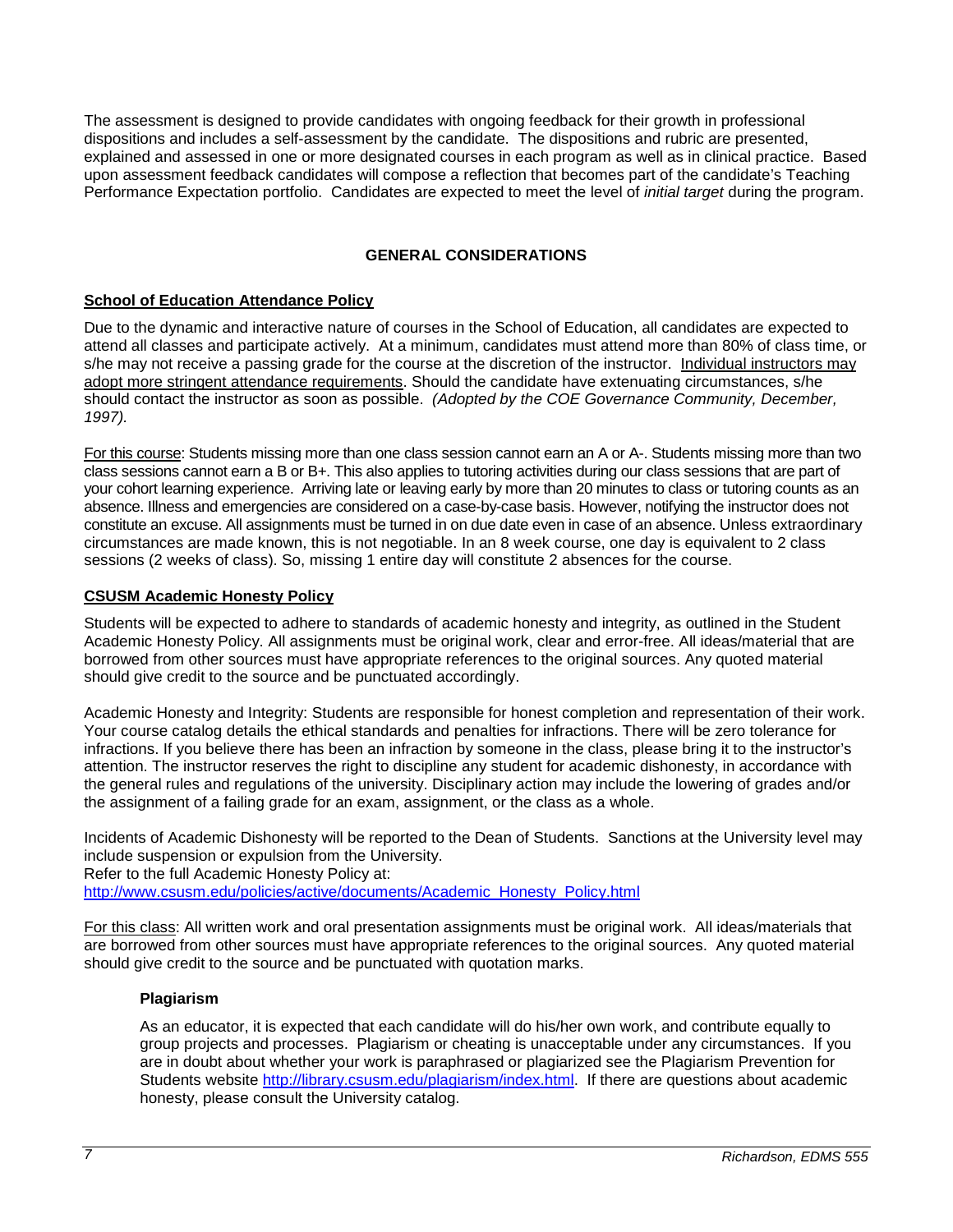### <span id="page-7-0"></span>**Students with Disabilities Requiring Reasonable Accommodations**

Students with disabilities who require reasonable accommodations must be approved for services by providing appropriate and recent documentation to the Office of Disabled Student Services (DSS). This office is located in Craven Hall 4300, and can be contacted by phone at (760) 750-4905, or TTY (760) 750-4909. Students authorized by DSS to receive reasonable accommodations should meet with their instructor during office hours or, in order to ensure confidentiality, in a more private setting.

#### <span id="page-7-1"></span>**All University Writing Requirement**

Writing requirements for this class will be met as described in the assignments. Every 3-unit course at the university, including this one, must have a writing requirement of at least 2500 words.

#### <span id="page-7-2"></span>**Course Format**

This course format is offered in a traditional face-to-face instruction following an 8-week cycle.

#### <span id="page-7-3"></span>**Use of Technology**

Candidates are expected to demonstrate competency in the use of various forms of technology (i.e. word processing, electronic mail, Moodle, use of the Internet, and/or multimedia presentations). Specific requirements for course assignments with regard to technology are at the discretion of the instructor. Keep a digital copy of all assignments for use in your teaching portfolio. All assignments will be submitted online, and some will be submitted in hard copy as well. Details will be given in class.

#### <span id="page-7-4"></span>**Electronic Communication Protocol**

Electronic correspondence is a part of your professional interactions. If you need to contact the instructor, e-mail is often the easiest way to do so. It is my intention to respond to all received e-mails in a timely manner. Please be reminded that e-mail and on-line discussions are a very specific form of communication, with their own nuances and etiquette. For instance, electronic messages sent in all upper case (or lower case) letters, major typos, or slang, often communicate more than the sender originally intended. With that said, please be mindful of all e-mail and on-line discussion messages you send to your colleagues, to faculty members in the School of Education, or to persons within the greater educational community. All electronic messages should be crafted with professionalism and care.

Things to consider:

- Would I say in person what this electronic message specifically says?
- How could this message be misconstrued?
- Does this message represent my highest self?
- Am I sending this electronic message to avoid a face-to-face conversation?

In addition, if there is ever a concern with an electronic message sent to you, please talk with the author in person in order to correct any confusion.

### **COURSE REQUIREMENTS AND GRADED COURSE COMPONENTS**

<span id="page-7-5"></span>Teacher education is a professional preparation program. It is expected that students will come to class prepared to discuss the readings, submit required assignments, and participate in class activities. Students are expected to adhere to academic honesty and integrity, standards of dependability, confidentiality and writing achievement. Because it is important for teachers to be able to effectively communicate their ideas to students, parents, colleagues, and administrators, writing that is original, clear and error-free is a priority for the School of Education. It is expected that work will be turned in on time. Note: Professor reserves the right to change, add to, or delete any material or assignment from the course*.*

- Attendance, Participation, & Professional Disposition 10 points
	- 4 Reading Reflections (5 points each) 20 points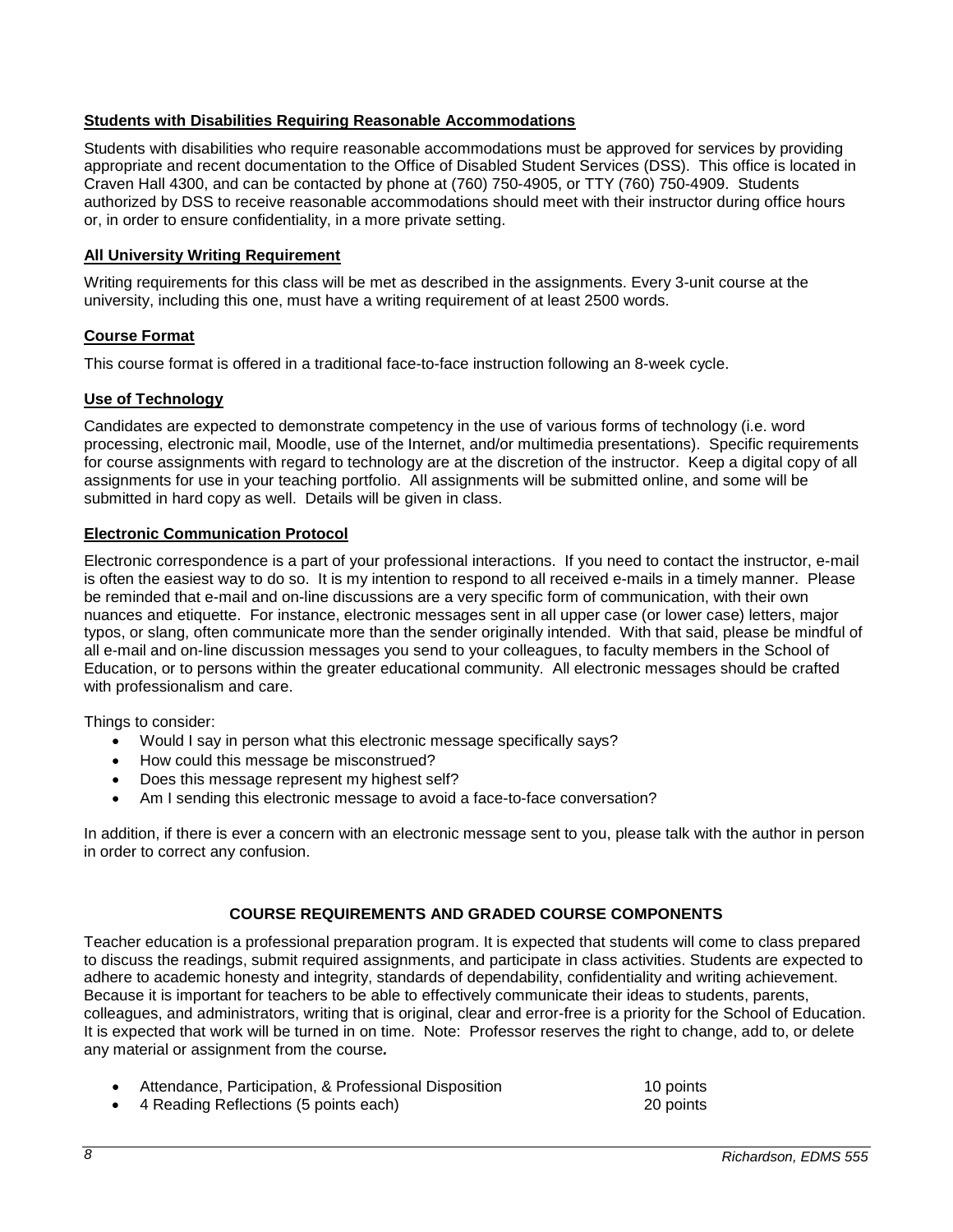| $\bullet$ | Multicultural Book and Multimedia Tool Presentation<br>• EL Questionnaire - Learning About Your English Learners | 10 points<br>10 points |
|-----------|------------------------------------------------------------------------------------------------------------------|------------------------|
|           | • ELD/SDAIE Lesson Observation & Write-up                                                                        | 15 points              |
|           | • TPE 15 - Action Plan / Reflective Statement                                                                    | 10 points              |
| $\bullet$ | Draft & Final Lesson Plan - Multicultural Resources & SDAIE                                                      | 25 points              |
|           |                                                                                                                  |                        |

Total 100 points

#### <span id="page-8-0"></span>**Grading Standards and Policy on Late/Missed Work**

All students are expected to participate in class activities and demonstrate reflective learning. It is important that students are well prepared for course sessions by completing the readings and assignments scheduled before the class meeting. Assignments should be typed and double-spaced. Students who wish to revise an assignment must negotiate the requirements of the revision with the instructor. It is expected that work will be turned in on time. Please discuss individual issues with the instructor. **Points will be deducted if assignments are submitted late (10% penalty per day late; no credit will be awarded if the assignment is one week late).** A minimum of a C+ is required to pass this course.

| $95 - 100$ |    | $90 - 94$ |                            |
|------------|----|-----------|----------------------------|
| 87 - 89    | B+ | $83 - 86$ |                            |
| $80 - 82$  | н. | $77 - 79$ | C+ (minimal passing grade) |
| $73 - 76$  |    | $70 - 72$ |                            |

#### **ASSIGNMENT DESCRIPTIONS**

#### <span id="page-8-2"></span><span id="page-8-1"></span>**Electronic Submissions of Assignments**

This course is mostly paperless. Assignments are to be turned to Cougar Course on time. Points will be deducted for late submissions as the work you do is essential to the discussions conducted in this course. Make sure you turn in the assignments in Word, 12 font, in Times New Roman. Resources and/or citations will be referenced using APA format.

NOTE: Full assignment guidelines can be found on Cougar Courses. Rubrics for assignments and checklist are at end of this syllabus.

#### <span id="page-8-3"></span>**Attendance, Participation, Professional Disposition, & Student Collaboration - 10 points**

First is the expectation that you will attend all class sessions prepared to actively participate in class activities, group and individual sharing, cooperative learning structures, and discussions on various topics and assigned reading**.** Please see the guidelines for the School of Education Attendance Policy and the attendance requirements for this course on syllabus.

Professional, credentialed educators are evaluated on "performance of non-instructional duties and responsibilities" by their administrators. Punctuality, attendance, collaboration with colleagues, and professionalism fall under this category. Your professional disposition is related to how you conduct yourself in class and at a school site. Please communicate any attendance issues directly with the instructor.

#### <span id="page-8-4"></span>**Reading Reflections (4 reflections X 5 points each) - 20 points**

Reflections based on your reading assignments are due on the dates listed on your course outline. Submit electronic copies of the reading reflections on our Cougar Course. Reflections must include connections that can be made between your reaction to the text and teaching English Learners, with specific examples from your classroom observation experiences, tutoring, or other personal experiences in diverse settings. Think about the "take aways" and your interaction with the text. What are things you would like to implement or take from the readings that are important to you as a future teacher? One page maximum. The reading reflections are a way to verify that the assigned readings for that week have been completed. Resources and/or citations will be referenced using APA format. More information will be provided in class.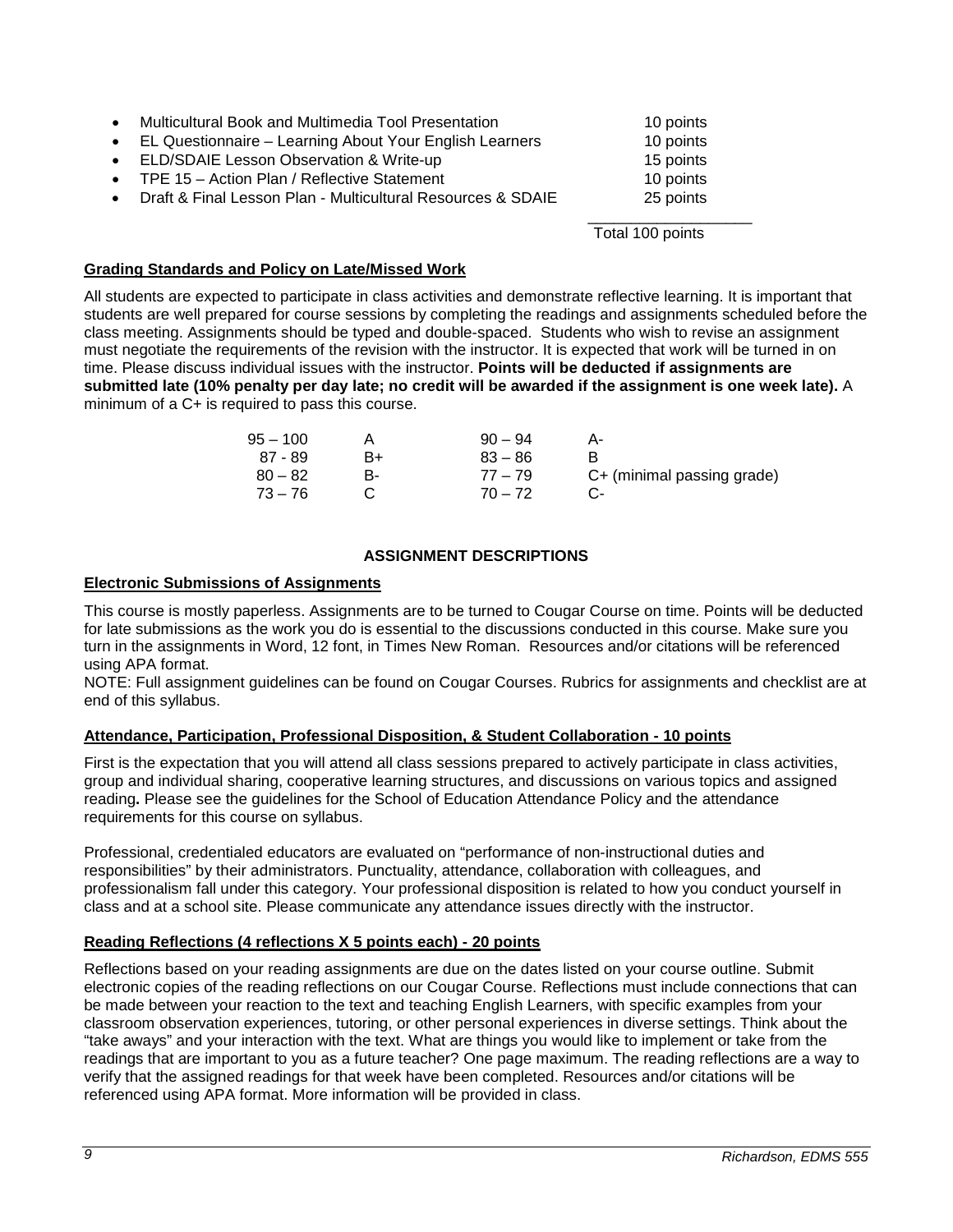## <span id="page-9-0"></span>**Reading Reflection Rubric – 5 Points**

| Criteria                                                                                       | <b>Developing</b>                                                                                                                                                                                                                                                                                                                                                                                                                                                                                                | Approaching                                                                                                                                                                                                                                                                                                                                                                                                                                                                   | <b>Meets</b>                                                                                                                                                                                                                                                                                                                                                                                                                                                                       |
|------------------------------------------------------------------------------------------------|------------------------------------------------------------------------------------------------------------------------------------------------------------------------------------------------------------------------------------------------------------------------------------------------------------------------------------------------------------------------------------------------------------------------------------------------------------------------------------------------------------------|-------------------------------------------------------------------------------------------------------------------------------------------------------------------------------------------------------------------------------------------------------------------------------------------------------------------------------------------------------------------------------------------------------------------------------------------------------------------------------|------------------------------------------------------------------------------------------------------------------------------------------------------------------------------------------------------------------------------------------------------------------------------------------------------------------------------------------------------------------------------------------------------------------------------------------------------------------------------------|
|                                                                                                | 1-2 Points                                                                                                                                                                                                                                                                                                                                                                                                                                                                                                       | 3-4 Points                                                                                                                                                                                                                                                                                                                                                                                                                                                                    | <b>5 Points</b>                                                                                                                                                                                                                                                                                                                                                                                                                                                                    |
| TPE <sub>7</sub><br><b>English Learners</b><br>and<br><b>Followed Reflection</b><br>Guidelines | Candidate demonstrated<br>none/limited knowledge and<br>application of pedagogical<br>theories, principles, and<br>instructional practices for<br>comprehensive instruction of<br>ELs. Candidate integrated<br>none/limited personal thoughts,<br>connections, & experiences in<br>achieving new insights.<br>Candidate followed none/limited<br>directions on how to structure<br>and submit reading reflection.<br>Candidate demonstrated<br>none/limited<br>engagement/participation in<br>group discussions. | Candidate demonstrated some<br>knowledge and application of<br>pedagogical theories, principles,<br>and instructional practices for<br>comprehensive instruction of<br>ELs.<br>Candidate integrated some<br>personal thoughts, connections,<br>& experiences in achieving new<br>insights.<br>Candidate followed some<br>directions on how to structure<br>and submit reading reflection.<br>Candidate demonstrated some<br>engagement/participation in<br>group discussions. | Candidate demonstrated<br>knowledge and application of<br>pedagogical theories, principles,<br>and instructional practices for<br>comprehensive instruction of<br>ELs.<br>Candidate integrated personal<br>thoughts, connections,<br>experiences & questions in<br>achieving new insights.<br>Candidate has followed all<br>directions on how to structure<br>and submit reading reflection.<br>Candidate demonstrated full<br>engagement & participation in<br>group discussions. |

## <span id="page-9-1"></span>**Multicultural Book & Multimedia Tool Presentation - 10 points**

Select and present a multicultural book and a multicultural website/app/multimedia tool that represent the heritage, culture, language or social justice issues pertaining to students in K-8 education. This culturally responsive literature/media tool is essential to reaching all students, to introduce a lesson, or augment a topic (ie., immigration, diversity, traditions, customs, family, etc.) or a resource to you as an educator. It would be great if the book and/or media site is a bilingual resource. You will bring the book to class and show us the website/multimedia tool by making a *short presentation on how you would use them in your class* and *the type of activities that would stem from ELD Standards, you could do with these resources to teach about a theme/ content and elicit language development*. Our CSUSM library has a wonderful children's library with many bilingual books at the Barahona Center on the 5th floor. Examples will be provided in class. Students will sign-up for a 10 minute presentation. Presentations will be ongoing throughout the semester. More information will be provided in class.

| Criteria                                                         | <b>Developing</b><br>5-6 Points                                                                                                                                                                                                 | Approaching<br>7-8 Points                                                                                                                                                                             | <b>Meets</b><br>9-10 Points                                                                                                                                                                                                              |
|------------------------------------------------------------------|---------------------------------------------------------------------------------------------------------------------------------------------------------------------------------------------------------------------------------|-------------------------------------------------------------------------------------------------------------------------------------------------------------------------------------------------------|------------------------------------------------------------------------------------------------------------------------------------------------------------------------------------------------------------------------------------------|
| TPF <sub>7</sub><br>Lesson meets<br>Teaching English<br>Learners | Candidate may not know how to<br>select multicultural books &<br>multimedia tool/websites<br>grounded in the principles of<br>critically responsive literature                                                                  | Candidate knows how to select<br>good multicultural books &<br>multimedia tool/websites<br>grounded in the principles of<br>critically responsive literature                                          | Candidate knows how to select<br>excellent multicultural books &<br>multimedia tool/websites<br>grounded in the principles of<br>critically responsive teaching                                                                          |
| <b>TPE 15</b><br>Lesson meets<br>Social Justice<br>and Equity    | that address issues of social<br>justice and equity for diverse<br>populations. Presentation<br>techniques did not enhanced<br>book/website: lacked vividness.<br>Book/multimedia tool related<br>activities shared with class. | that address issues of social<br>justice and equity for diverse<br>populations. Presentation<br>techniques enhanced<br>book/website. Book/multimedia<br>tool related activities shared with<br>class. | that address issues of social<br>justice and equity for diverse<br>populations. Excellent<br>presentation techniques<br>enhanced book/website:<br>engaging and vivid.<br>Book/multimedia tool & related<br>activities shared with class. |

# <span id="page-9-2"></span>**Multicultural Multimedia Book Presentation Rubric – 10 Points**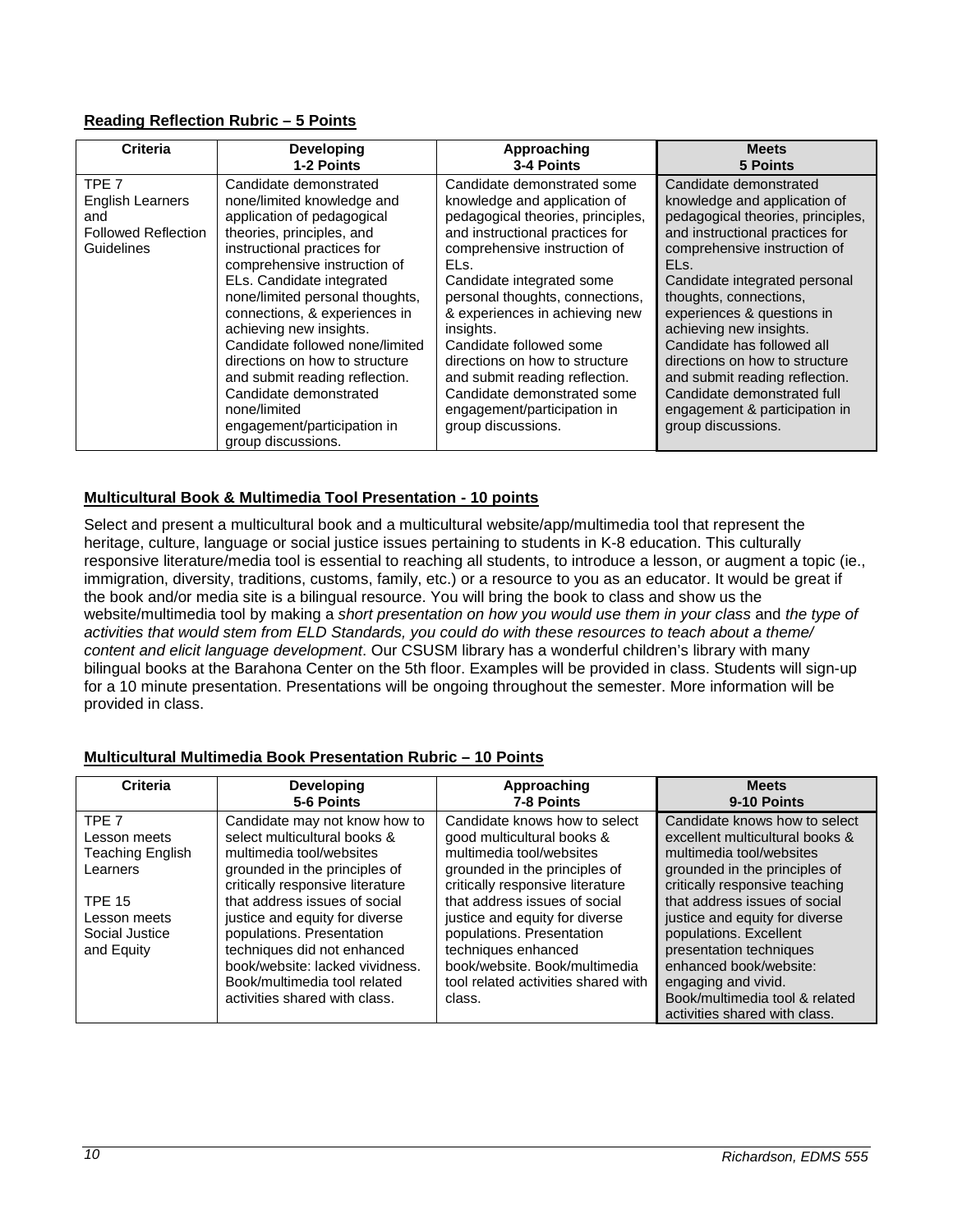## <span id="page-10-0"></span>**English Learner Questionnaire – Learning about Your English Learners - 10 points**

In class, students will work in groups to write lists of questions to ascertain information about their English Learners (ELs) in the following areas: linguistic background; academic language abilities, content knowledge, and skills; physical, social and emotional development; cultural and health considerations; and interests and aspirations. From these lists, each student will create a questionnaire that can be administered to his/her ELs. Try to think of questions that elicits language from your EL students, not just "yes" or "no" answers. Think about the language proficiency of your students. Indicate the grade level and possible PLD level of the students. You may add directions, introduction, or decorate it with border or clip art to make it attractive to your students (optional). More information will be provided in class.

You will administer the questionnaire to an EL student. You will reflect on your questions & student responses. What did you find valuable about this process? How would you improve your questionnaire? How did you elicit information to help you plan for instruction and get to know your EL students better? After administering your questionnaire to an EL student, upload your questionnaire with a paragraph reflection on our Cougar Course by the due date. Share your findings in class.

## <span id="page-10-1"></span>**El Questionnaire-10 Points**

| Criteria                                  | <b>Developing</b><br>2 Point                                                                                                                                                               | Approaching<br>3 Points                                                                                                                                                                  | <b>Meets</b><br>5 Points                                                                                                                                                                                                        |
|-------------------------------------------|--------------------------------------------------------------------------------------------------------------------------------------------------------------------------------------------|------------------------------------------------------------------------------------------------------------------------------------------------------------------------------------------|---------------------------------------------------------------------------------------------------------------------------------------------------------------------------------------------------------------------------------|
| Learning About<br><b>English Learners</b> | Teacher candidate had<br>incomplete information to<br>ascertain background of ELs.<br>Candidate's questions briefly<br>address all the topics. Writing<br>didn't followed format given.    | Teacher candidate had<br>adequate information to<br>ascertain background of ELs.<br>Candidate's questions<br>addressed some of the topics.<br>Writing followed format given.             | Teacher candidate provided<br>excellent information to<br>ascertain background of ELs.<br>Candidate's questions clearly &<br>effectively addressed the topics.<br>Writing was focused and well<br>organized.                    |
| Interview<br>Guidelines                   | Candidate followed few<br>directions on how to structure<br>and submit questionnaire.<br>Demonstrated limited<br>engagement & participation in<br>class activities & group<br>discussions. | Candidate followed some<br>directions on how to structure<br>and submit questionnaire.<br>Demonstrated some<br>engagement & participation in<br>class activities & group<br>discussions. | Candidate followed all directions<br>on how to structure and submit<br>questionnaire (referred to<br>directions given in class).<br>Demonstrated full engagement<br>& participation in class activities<br>& group discussions. |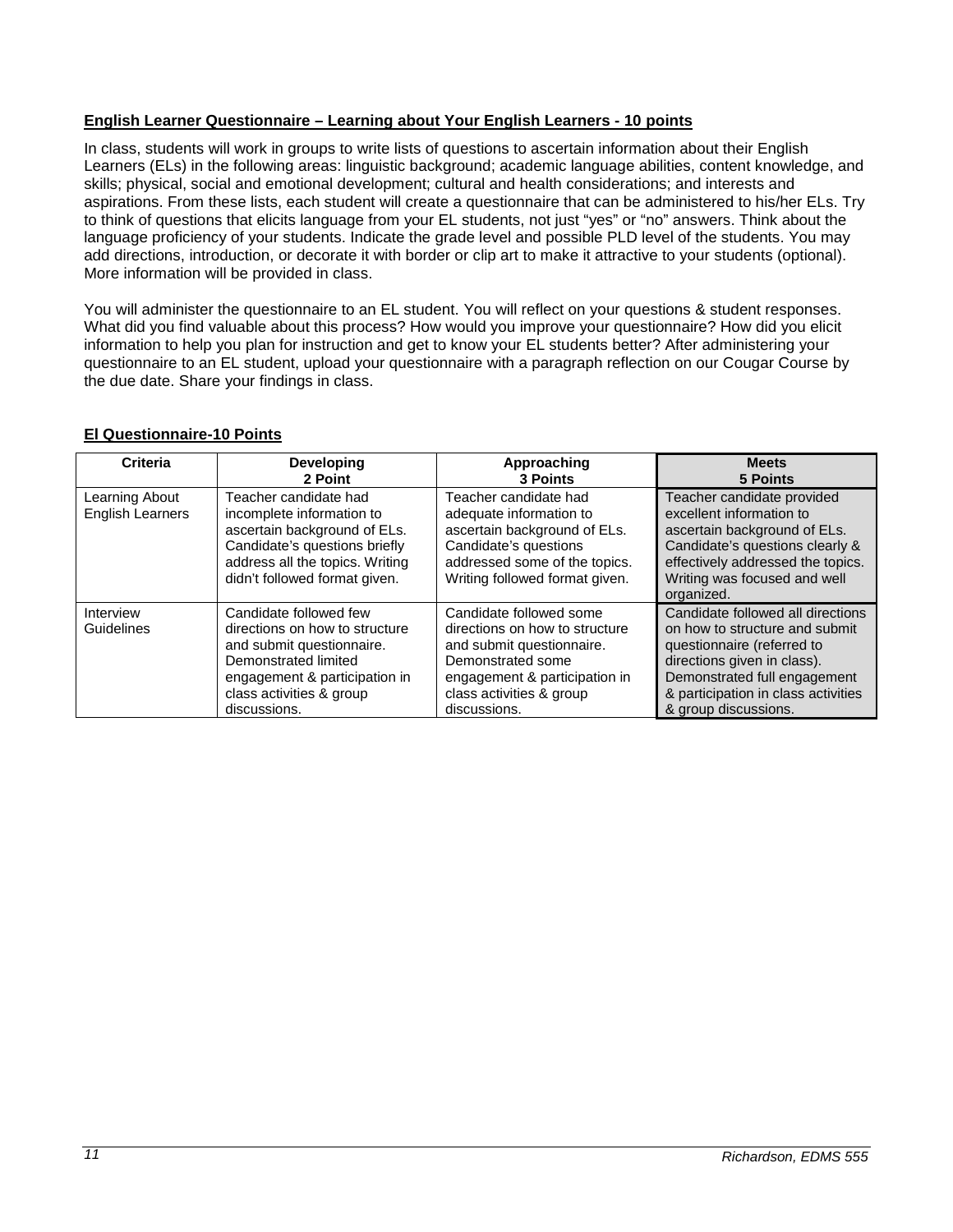## <span id="page-11-0"></span>**ELD / Sheltered Instruction Lesson Observation - 15 points**

For this assignment you will observe an English Language Development or Sheltered Instruction [Specially Designed Academic Instruction in English (SDAIE) or Sheltered Instruction Observation Protocol (SIOP)] lesson at your student teaching school site or online. Your observation can be in any classroom with English Learners (ELD, SDAIE / Sheltered, or "mainstream"). You will first predict (hypothesize) what SIOP strategies you believe you will be observing during the lesson. Your observation write-up should include a description of the classroom, the SIOP techniques the teacher used, and how the students interacted with the lesson and peers. You will use the SIOP Protocol located in your textbook on pp. 292-293 as a checklist (data collection) and guideline for what to look for in an effective lesson for English Learners. More information will be provided in class. In your write-up, you will also discuss your hypothesis about the strategies and the results. Then think of how (if necessary) you would modify the lesson/activity observed in light of the information and knowledge gained in the course. Submit an electronic copy of the lesson observation to our Cougar Course (3-5 pages maximum). Share your findings in class.

| <b>Criteria</b>                                                 | <b>Developing</b><br>1-2 Points                                                                                                                                                                                                                                                                                                                                                                        | Approaching<br>3-4 Points                                                                                                                                                                                                                                                                                                                                                                                                | <b>Meets</b><br>5 Points                                                                                                                                                                                                                                                                                                                                                                                 |
|-----------------------------------------------------------------|--------------------------------------------------------------------------------------------------------------------------------------------------------------------------------------------------------------------------------------------------------------------------------------------------------------------------------------------------------------------------------------------------------|--------------------------------------------------------------------------------------------------------------------------------------------------------------------------------------------------------------------------------------------------------------------------------------------------------------------------------------------------------------------------------------------------------------------------|----------------------------------------------------------------------------------------------------------------------------------------------------------------------------------------------------------------------------------------------------------------------------------------------------------------------------------------------------------------------------------------------------------|
| TPE <sub>7</sub><br>Teaching<br>English<br>Language<br>Learners | Teacher candidate is unable to<br>determine if instructional<br>practices and adaptations to<br>lesson observed are consistent<br>with pedagogical theories,<br>access to the state-adopted<br>content standards, and<br>differentiated instruction for<br>English language learners.<br>Candidate has not mentioned<br>how to modify or supplement<br>lesson from knowledge learned<br>in the course. | Teacher candidate is partially<br>able to determine if instructional<br>practices and adaptations to<br>lesson observed are consistent<br>with pedagogical theories,<br>access to the state-adopted<br>content standards, and<br>differentiated instruction for<br>English language learners.<br>Candidate has made some<br>mention on how to modify or<br>supplement lesson from<br>knowledge learned in the<br>course. | Teacher candidate is able to<br>determine if instructional<br>practices and adaptations to<br>lesson observed are consistent<br>with pedagogical theories,<br>access to the state-adopted<br>content standards, and<br>differentiated instruction for<br>English language learners.<br>Candidate has clearly explained<br>how to modify or supplement<br>lesson from knowledge learned<br>in the course. |
| <b>TPE 15</b><br>Social Justice And<br>Equity                   | Candidate of English learners is<br>unaware if lesson observed<br>values socially equitable<br>teaching, learning, and<br>schooling in a variety of<br>organizational settings in public<br>education.                                                                                                                                                                                                 | Candidate of English learners is<br>partially aware if lesson<br>observed values socially<br>equitable teaching, learning, and<br>schooling in a variety of<br>organizational settings in public<br>education.                                                                                                                                                                                                           | Candidate of English learners is<br>very aware if lesson observed<br>values socially equitable<br>teaching, learning, and<br>schooling in a variety of<br>organizational settings in public<br>education by examples given in<br>the write-up.                                                                                                                                                           |
| Guidelines:<br><b>SDAIE</b><br>Observation                      | Candidate has followed few<br>directions on how to structure<br>and submit observation.<br>Candidate has not attached a<br>completed SIOP checklist.                                                                                                                                                                                                                                                   | Candidate has followed some<br>directions on how to structure<br>and submit observation.<br>Candidate has attached a partial<br>SIOP checklist with some notes<br>used during observation.                                                                                                                                                                                                                               | Candidate has followed all<br>directions on how to structure<br>and submit observation.<br>Candidate has attached a<br>completed SIOP checklist with<br>notes used during observation.                                                                                                                                                                                                                   |

### <span id="page-11-1"></span>**ELD/SDAIE Lesson Observation - 15 Points**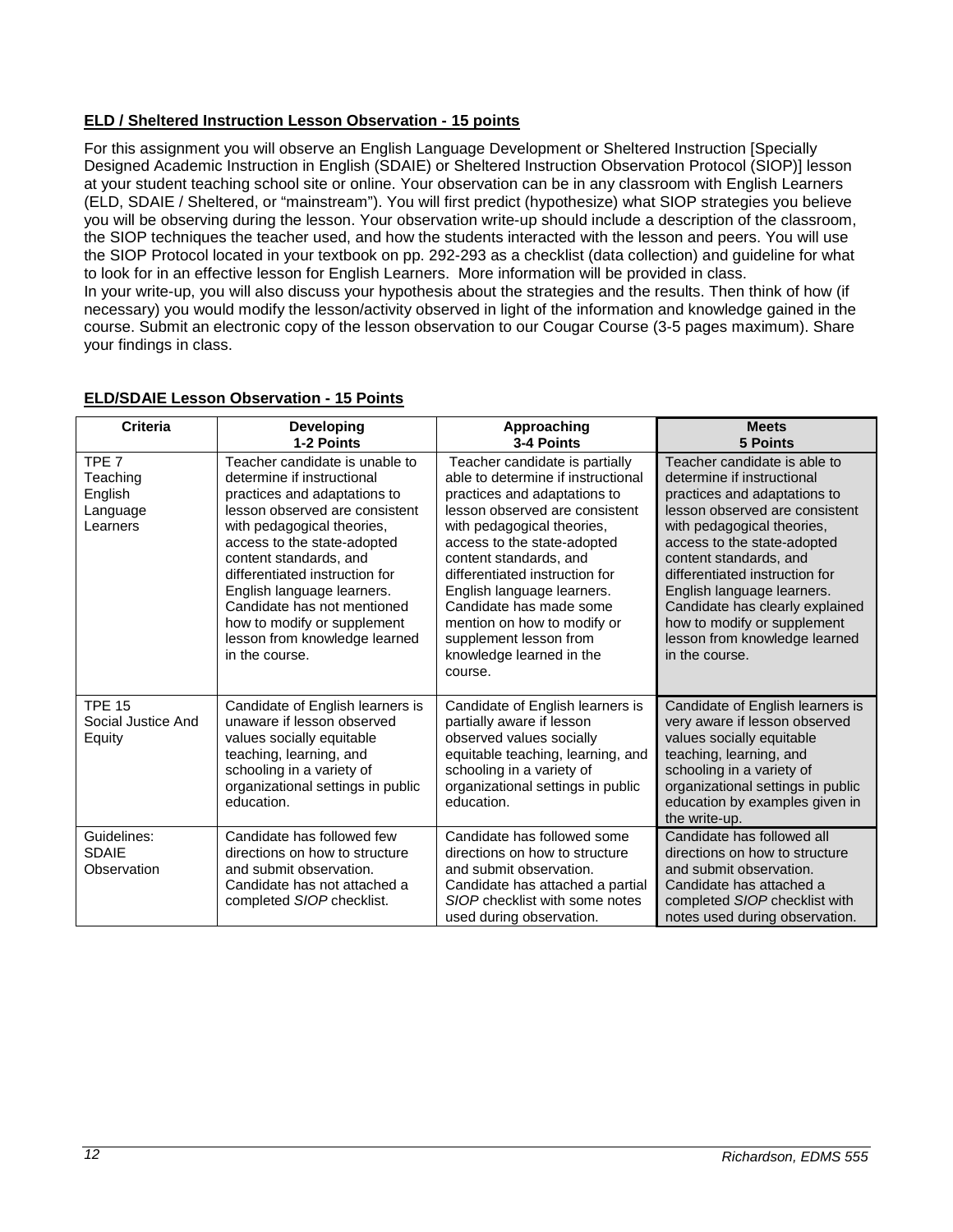## <span id="page-12-0"></span>**TPE 15 – Action Plan / Reflective Statement - 10 points**

In this course, you are specifically responsible for demonstrating that you have met TPE 15: Social Justice and Equity in your coursework. Each student will *create a personalized diversity / social justice action plan* designed specifically for his/her English learners and/or their parents. Your plan will discuss how you, as a future teacher of English Learners, will address an issue of diversity, social justice and/or equity in your school classroom. Your plan will include the following; identifying / defining the issue you have chosen to address, a description of the English Learners and/or parents your plan is designed for, a reflection of the reasons you chose the issue, and a description of the personalized action plan (specific activities) you have created. Your action plan and reflective statement MUST reference TPE 15 so that you are demonstrating how you have met the TPE through this assignment. More information will be provided in class.

| Criteria                                                                                        | <b>Developing</b>                                                                                                                                                                                                                     | Approaching                                                                                                                                                                                                           | <b>Meets</b>                                                                                                                                                                                                                                                                                                                  |
|-------------------------------------------------------------------------------------------------|---------------------------------------------------------------------------------------------------------------------------------------------------------------------------------------------------------------------------------------|-----------------------------------------------------------------------------------------------------------------------------------------------------------------------------------------------------------------------|-------------------------------------------------------------------------------------------------------------------------------------------------------------------------------------------------------------------------------------------------------------------------------------------------------------------------------|
|                                                                                                 | 2 Point                                                                                                                                                                                                                               | <b>3 Points</b>                                                                                                                                                                                                       | 5 Points                                                                                                                                                                                                                                                                                                                      |
| <b>TPE 15</b><br>Action Plan /<br>Reflective<br>Statement meets<br>Social Justice<br>and Equity | Candidate does not address or<br>clearly define an issue of social<br>justice and equity in the action<br>plan / reflective statement.<br>Activities for action plan are<br>scant or inappropriate for EL<br>students and/or parents. | Candidate addresses and<br>defines an issue of social justice<br>and equity adequately in the<br>action plan / reflective<br>statement. Activities for action<br>plan are adequate for EL<br>students and/or parents. | Candidate fully understands and<br>can apply issues of social justice<br>and equity for ELs. Candidate<br>clearly addresses and provides<br>excellent description of an issue<br>in the action plan / reflective<br>statement that is grounded in<br>TPE 15. Activities are<br>appropriate for EL students<br>and/or parents. |
| Guidelines                                                                                      | Candidate has followed few                                                                                                                                                                                                            | Candidate has followed some                                                                                                                                                                                           | Candidate has followed all                                                                                                                                                                                                                                                                                                    |
|                                                                                                 | directions on how to structure                                                                                                                                                                                                        | directions on how to structure                                                                                                                                                                                        | directions on how to structure                                                                                                                                                                                                                                                                                                |
|                                                                                                 | and submit Action Plan /                                                                                                                                                                                                              | and submit Action Plan /                                                                                                                                                                                              | and submit Action Plan /                                                                                                                                                                                                                                                                                                      |
|                                                                                                 | Reflective Statement, Limited                                                                                                                                                                                                         | Reflective Statement. Partial or                                                                                                                                                                                      | Reflective Statement, Full                                                                                                                                                                                                                                                                                                    |
|                                                                                                 | preparation & participation in                                                                                                                                                                                                        | full preparation & participation in                                                                                                                                                                                   | preparation and participation in                                                                                                                                                                                                                                                                                              |
|                                                                                                 | peer review and analysis could                                                                                                                                                                                                        | peer review and analysis could                                                                                                                                                                                        | peer review and analysis is                                                                                                                                                                                                                                                                                                   |
|                                                                                                 | have affected outcome.                                                                                                                                                                                                                | have affected outcome.                                                                                                                                                                                                | evident.                                                                                                                                                                                                                                                                                                                      |

### <span id="page-12-1"></span>**TPE Action Plan Rubric – 10 Points**

### <span id="page-12-2"></span>**Draft & Final Sheltered Instruction (SDAIE/SIOP) / Multicultural Lesson Plan - 25 points**

Applying the Sheltered Instruction [Specially Designed Academic Instruction in English (SDAIE) or Sheltered Instruction Observation Protocol (SIOP)] methodologies and principles you have learned in class, you will *create a SDAIE/SIOP lesson plan* that includes an accurate assessment plan, instructional strategies, differentiated instruction, academic language development, and interactive activities that are appropriate for English Learners at various proficiency levels. You will write and present a lesson plan that clearly delineates how every student will be a successful learner by providing universal access to diverse students (e.g., gifted, English Learners, special needs, struggling learners). In addition, you will have the opportunity to *collect multicultural resources* (books, websites, articles, videos, apps, etc.), that are rooted in multicultural education / social justice and equity for students. The term "multicultural" includes the following categories; race or ethnicity, gender, religion, sexual orientation, socioeconomic status, age, and physical or mental ability and language. More information and a lesson template will be provided in class.

There will be opportunities to work on lesson plans during some class sessions and receive feedback from instructor. Students will apply what they have learned from the readings, class discussions, and their classroom experiences.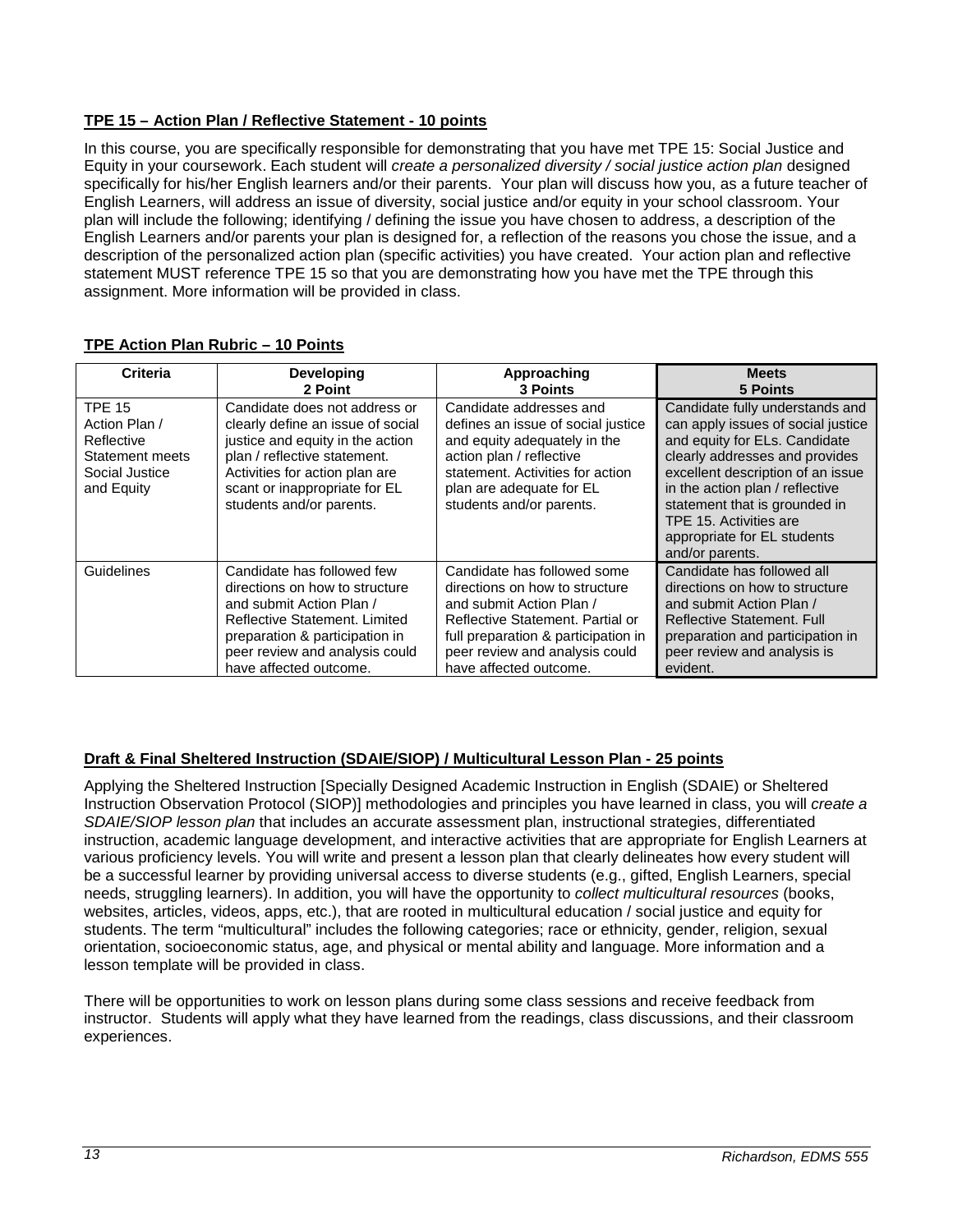# <span id="page-13-0"></span>**Multicultural Thematic Unit-Lesson Plan Rubric- 25 Points**

| <b>Criteria</b>                                                         | <b>Developing</b><br>0-2 Points                                                                                                                                                                                                                                          | Approaching<br>3-4 Points                                                                                                                                                                                                                                                                                          | <b>Meets</b><br><b>5 Points</b>                                                                                                                                                                                                                                                                                                   |
|-------------------------------------------------------------------------|--------------------------------------------------------------------------------------------------------------------------------------------------------------------------------------------------------------------------------------------------------------------------|--------------------------------------------------------------------------------------------------------------------------------------------------------------------------------------------------------------------------------------------------------------------------------------------------------------------|-----------------------------------------------------------------------------------------------------------------------------------------------------------------------------------------------------------------------------------------------------------------------------------------------------------------------------------|
| TPE <sub>7</sub><br>Lesson meets<br><b>Teaching English</b><br>Learners | Candidates know and can<br>apply few of the<br>pedagogical theories,<br>principles, and instructional<br>practices for English<br>learners. Candidates do not<br>comprehend key academic<br>concepts and ideas for the<br>development of a<br>SDAIE/SIOP lesson.         | Candidates know some<br>pedagogical theories,<br>principles, and instructional<br>practices for English<br>learners. Candidates<br>partially apply pedagogy in<br>a comprehensive manner.<br>Some of the SDAIE/SIOP<br>lesson components are<br>included, but ideas are<br>partially developed or<br>inconsistent. | Candidates know and can<br>apply pedagogical theories,<br>principles, and instructional<br>practices for<br>comprehensive instruction<br>of all English learners.<br>SDAIE/SIOP lesson<br>components are clearly<br>stated and developed in<br>lessons.                                                                           |
| <b>TPE 15</b><br>Lesson meets<br>Social Justice<br>and Equity           | Candidates do not address<br>issues of social justice and<br>equity in the classroom, and<br>lessons are not designed for<br>students from diverse<br>backgrounds. Multicultural<br>resources are scant or<br>inappropriate for EL<br>students or lesson.                | Candidates have<br>addressed some issues of<br>social justice and equity.<br>Lessons partly include<br>instructional practices for<br>diverse students and are<br>inconsistently grounded in<br>theories of multicultural<br>education.                                                                            | Candidates know and can<br>apply issues of social<br>justice and equity in the<br>classroom. Lessons include<br>instructional strategies that<br>are grounded in<br>multicultural education, and<br>provide equitable outcomes<br>for all students from<br>different linguistic, cultural,<br>social and economic<br>backgrounds. |
| Differentiated<br>Instruction<br>(edTPA)                                | Candidate demonstrated<br>limited or no differentiation<br>of instruction/assessments.                                                                                                                                                                                   | Candidate incorporated<br>some differentiate<br>instruction and<br>assessments for levels.                                                                                                                                                                                                                         | Candidate can clearly<br>differentiate instruction and<br>assessments for various<br>levels.                                                                                                                                                                                                                                      |
| Academic<br>Language<br>(edTPA)                                         | Candidate demonstrated<br>limited or no evidence of<br>academic language<br>instruction.                                                                                                                                                                                 | Candidate incorporated<br>some evidence of<br>academic language<br>instruction.                                                                                                                                                                                                                                    | Candidate clearly<br>incorporated academic<br>language development in<br>lesson/assessments.                                                                                                                                                                                                                                      |
| Guidelines:<br><b>SDAIE</b> lesson<br>Plan                              | Candidate has followed few<br>directions on how to<br>structure and submit<br>SDAIE/SIOP lesson Plan.<br>Limited participation in<br>class/group preparation &<br>planning could have<br>affected outcome. Limited<br>resources appropriate for<br>multicultural lesson. | Candidate has followed<br>some directions on how to<br>structure and submit<br>SDAIE/SIOP lesson Plan.<br>Partial or full participation<br>in class/group preparation<br>& planning could have<br>affected outcome.<br>Resources reflected some<br>appropriate resources for<br>multicultural lesson.              | Candidate has followed all<br>directions on how to<br>structure and submit<br>SDAIE/SIOP lesson Plan.<br>Full participation in<br>class/group preparation &<br>planning is evident. All<br>resources/books highly<br>appropriate for<br>multicultural lesson.                                                                     |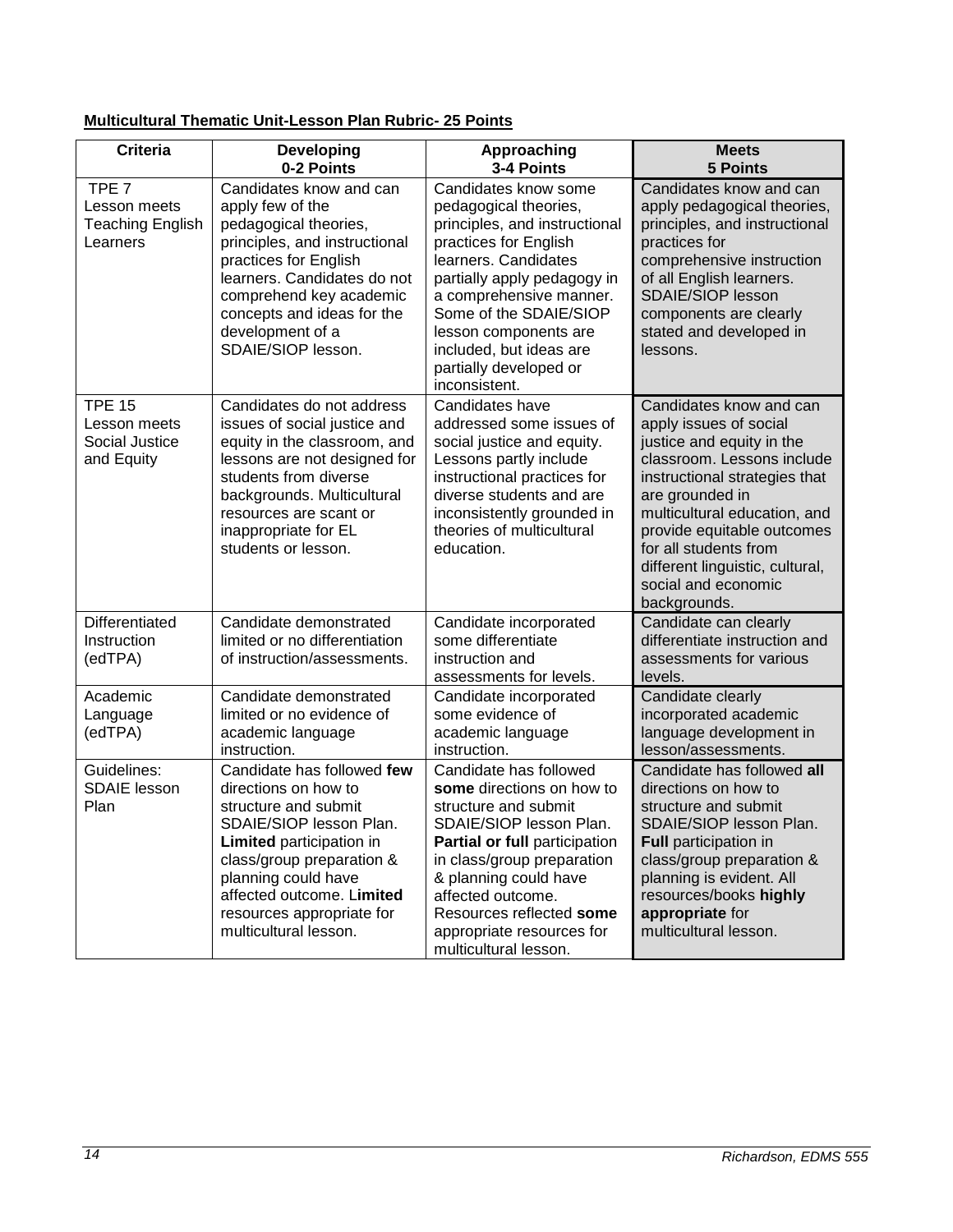Detailed information on assignments will be shared in class. Students will have the opportunity to share their assignments in class. All drafts and final lesson plans will be submitted to Cougar Course. Please keep a record of your assignments.

## <span id="page-14-0"></span>**Checklist for assignments: EDMS 555**

| <b>Assignments</b>                                    | <b>Points</b> | <b>Points Earned</b> | <b>Submit</b> |
|-------------------------------------------------------|---------------|----------------------|---------------|
|                                                       |               |                      | assignments   |
| Attendance, Participation & Personal Disposition      | 10 points     | Professor's          | N/A           |
|                                                       |               | discretion           |               |
| Reading Response 1                                    | 5 points      |                      | Cougar Course |
| Reading Response 2                                    | 5 points      |                      | Cougar Course |
| Reading Response 3                                    | 5 points      |                      | Cougar Course |
| Reading Response 4                                    | 5 points      |                      | Cougar Course |
| Multicultural Book and Multimedia Tool Presentation   | 10 points     |                      | Cougar Course |
| EL Questionnaire - Learning About Your ELs            | 10 points     |                      | Cougar Course |
| ELD/SDAIE Lesson Observation & Write-up               | 15 points     |                      | Cougar Course |
| TPE 15 - Action Plan / Reflective Statement           | 10 points     |                      | Cougar Course |
| Draft & Final Lesson Plan - Multicultural Resources & | 25 points     |                      | Cougar Course |
| <b>SDAIE</b>                                          |               |                      |               |
| <b>Total</b>                                          | 100           |                      |               |
|                                                       | points        |                      |               |

My Notes: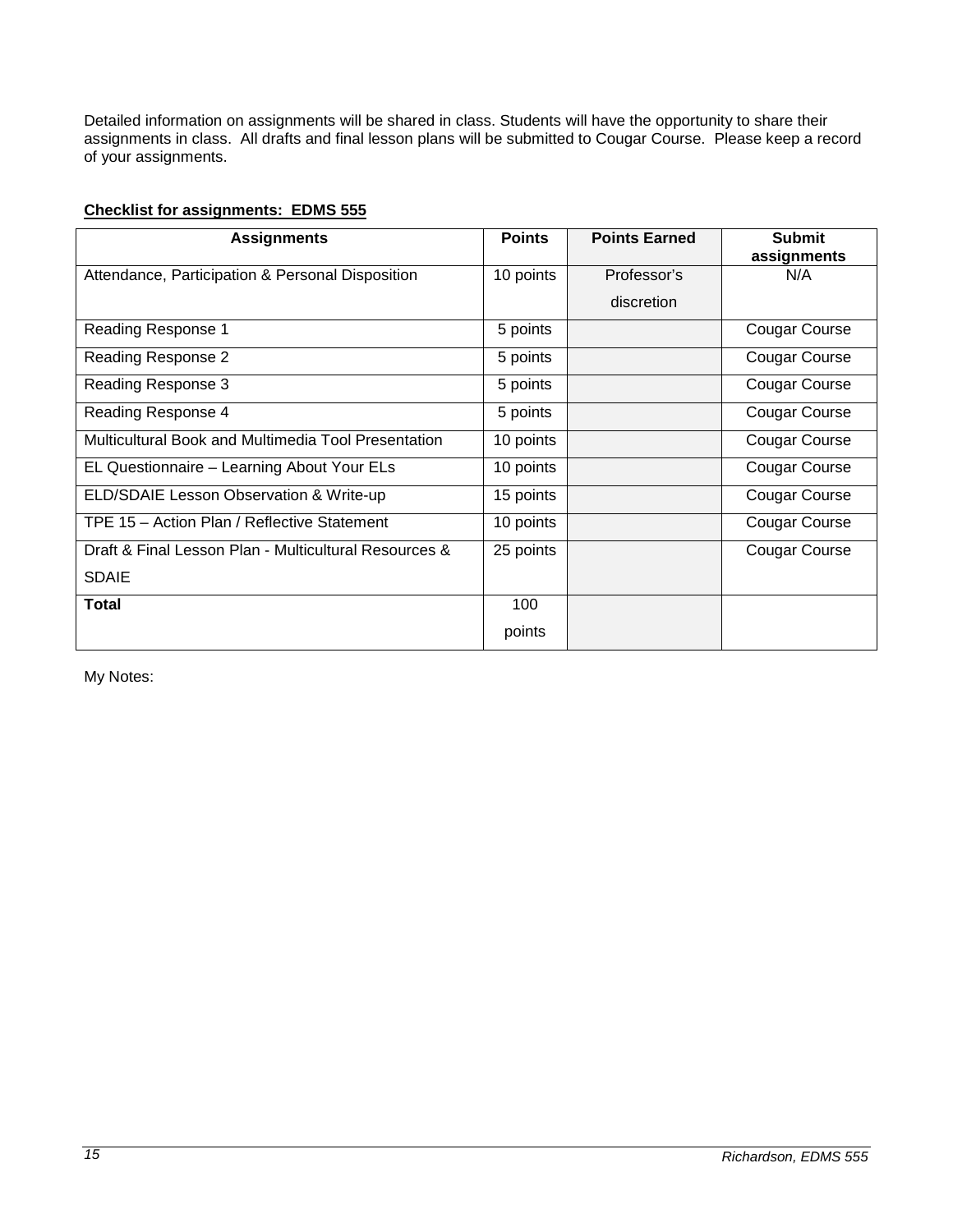## **TENTATIVE SCHEDULE/COURSE OUTLINE**

<span id="page-15-0"></span>The instructor reserves the rights to alter the instructional timeline, add, delete, and/or change topics and assignments in response to individual and class needs.

| <b>Date</b>                                                                  | <b>Topic</b>                                                                                                                                                                                                                                                                                                                                                                                                                                            | <b>Assignment</b>                                                                                                                                                                                                                                                                                                                                                                                     |
|------------------------------------------------------------------------------|---------------------------------------------------------------------------------------------------------------------------------------------------------------------------------------------------------------------------------------------------------------------------------------------------------------------------------------------------------------------------------------------------------------------------------------------------------|-------------------------------------------------------------------------------------------------------------------------------------------------------------------------------------------------------------------------------------------------------------------------------------------------------------------------------------------------------------------------------------------------------|
| Week 1<br>Sessions 1 & 2<br>9/4/15<br>Course<br>Objectives:<br>1, 2, 3, 4, 7 | Introduction / Overview / Syllabus<br>٠<br>Who are English Learners (ELs)? Who<br>$\bullet$<br>are Long Term English Learners<br>(LTELs)?<br>Second Language Acquisition - L2<br>$\blacksquare$<br><b>Theories and Research</b><br>History & Politics of Bilingual Education<br>$\blacksquare$<br>Identification of EL students - CELDT &<br>٠<br><b>ELPAC Assessments</b><br><b>Explain Reading Reflections &amp; MC</b><br>Book/Multimedia Assignment | <b>Readings:</b><br>SIOP Ch 1 Sheltered Instruction<br>SIOP Ch 2 Lesson Preparation<br>Dove Ch 1 Not-So Common Learners (NSCL) -<br>Intro<br>Cougar Course: Forbidden Language (Gándara &<br>Hopkins, 2010)<br><b>Assignments Due:</b><br>Readings and be prepared to discuss<br>Bring copy of syllabus<br>$\blacksquare$<br>Sign-up for MC Book/Multimedia presentations<br>in class                 |
| Week 2<br>Sessions 3 & 4<br>9/11/15<br>Course<br>Objectives:<br>4, 5, 6      | What is Sheltered Instruction?<br>$\blacksquare$<br>SIOP Components/Checklist<br>$\blacksquare$<br>Language and Content Objectives<br>$\blacksquare$<br><b>Building Background</b><br>٠<br>Comprehensible Input & Strategies<br>$\blacksquare$<br>Explain & develop EL Questionnaire<br>$\bullet$                                                                                                                                                       | Readings:<br>SIOP Ch 3 Building Background<br>SIOP Ch 4 Comprehensible Input<br>_SIOP Ch 5 Strategies<br><b>Assignments Due:</b><br>Readings and be prepared to discuss<br>MC Book/Multimedia presentations                                                                                                                                                                                           |
| Week 3<br>Sessions 5 & 6<br>9/18/15<br>Course<br>Objectives:<br>4, 5, 6      | 2012 ELD Standards and PLDs<br>$\blacksquare$<br>Differentiating Instruction<br>$\blacksquare$<br>Common Core S/L Strategies<br>٠<br>Lesson Development: Student<br>$\bullet$<br>Interaction<br><b>Explain SDAIE/ELD Lesson Observation</b><br>$\bullet$<br>and Write-up                                                                                                                                                                                | Readings:<br>SIOP Ch 6 Interaction<br>SIOP Ch 7 Practice/Application<br>Dove Ch 7 - NSCL Core Speaking/Listening<br><b>Strategies</b><br><b>Assignments Due:</b><br>Reading Reflection 1 - What have you learned<br>about the SIOP Model and the NSCL?<br>Download ELD Standards, CDE Website; and<br><b>Common Core State Standards</b><br><b>MC Book/Multimedia Presentations</b><br>$\blacksquare$ |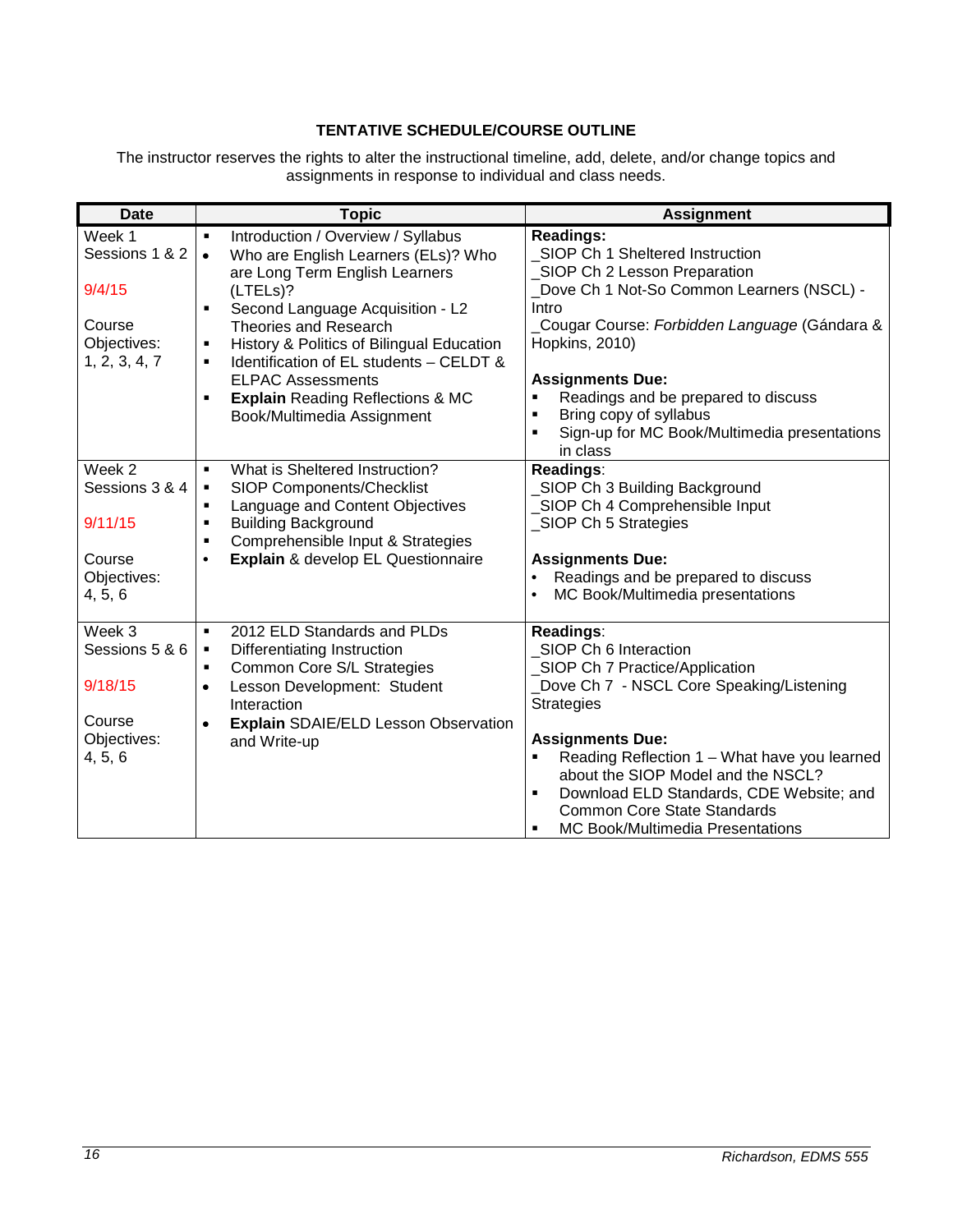| <b>Date</b>                                                                     | <b>Topic</b>                                                                                                                                                                                                                                                                                                                                                                              | <b>Assignment</b>                                                                                                                                                                                                                                                                                                                                                                                                                                                                                                                                                                           |
|---------------------------------------------------------------------------------|-------------------------------------------------------------------------------------------------------------------------------------------------------------------------------------------------------------------------------------------------------------------------------------------------------------------------------------------------------------------------------------------|---------------------------------------------------------------------------------------------------------------------------------------------------------------------------------------------------------------------------------------------------------------------------------------------------------------------------------------------------------------------------------------------------------------------------------------------------------------------------------------------------------------------------------------------------------------------------------------------|
| Week 4<br>Sessions 7 & 8<br>9/25/15<br>Course<br>Objectives:<br>4, 5, 6         | Lesson Delivery<br>$\blacksquare$<br>Formative and Summative Assessments,<br>٠<br><b>DOK</b><br>Academic Language/ Language Forms<br>٠<br>and Functions<br>2012 ELD Standards Appendix B:<br>Ξ<br>Learning About How English Works<br>Scaffolding<br>Ξ<br>2012 ELD Standards Appendix C:<br>٠<br><b>Theoretical Foundations</b><br><b>Explain SIOP/SDAIE Multicultural</b><br>٠<br>Lesson | Readings:<br>SIOP Ch 8 Lesson Delivery<br>SIOP Ch 9 Review & Assessment<br>Dove Ch 2 NSCL Strategies Academic Lang.<br>Dev.<br>Cougar Course: Building Academic Vocabulary<br>(Short & Echevarria, 2016)<br><b>Assignments Due:</b><br>Reading Reflection 2 - What have you learned<br>about academic language and how should you<br>incorporate assessments into a lesson?<br>MC Book/Multimedia Presentations<br>$\blacksquare$                                                                                                                                                           |
| Week 5<br>Sessions 9 &<br>10<br>10/2/15<br>Course<br>Objectives:<br>4, 5, 6     | <b>Culturally Responsive Teaching</b><br>٠<br><b>GLAD</b><br>٠<br>2012 ELD Standards Appendix A:<br>٠<br>Foundational Literacy Skills for ELs<br><b>ELA/ELD Framework</b><br>٠<br>How to use textbooks with ELs<br>٠<br><b>Share EL Questionnaire Outcomes</b><br>٠<br>Explain TPE 15 Action Plan<br>٠<br>Workshop - lesson plan<br>٠                                                     | Readings:<br>Dove Ch 4 NSCL Informational Texts<br>_ Dove Ch 5 NSCL Foundational Skills Strategies<br><b>Assignments Due:</b><br>Reading Reflection 3 - What have you learned<br>about reading informational text and<br>foundational skills with ELs?<br>Bring your lesson draft from EDMS 511 or 521<br>٠<br>so we can add our components for ELs<br>Bring necessary materials to develop lesson<br>٠<br>plan<br>Submit & share EL Questionnaire outcomes -<br>٠<br>Learning About Your English Learners<br><b>MC Book/Multimedia Presentations</b><br>٠                                  |
| Week 6<br>Sessions 11<br>& 12<br>10/9/15<br>Course<br>Objectives:<br>4, 5, 6, 8 | Special Education Issues Re: ELs<br>$\blacksquare$<br>Making content accessible to ELs<br>٠<br>Transferable Skills between<br>٠<br>Spanish/English<br>Teaching with the Brain in Mind<br>Workshop - lesson plan                                                                                                                                                                           | Readings:<br>SIOP Ch 10 RTI, Special Ed. and ELs<br>Dove Ch 6 NSCL Writing Strategies<br>Cougar Course: Distinguish Disability from<br>Linguistic Differences (Echevarria, Richards-Tutor<br>& Vogt, 2015)<br><b>Assignments Due:</b><br>Reading Reflection 4 - What have you learned<br>about RTI, Special Education and writing<br>strategies for ELs?<br>MC Book/Multimedia Presentations<br>٠<br>Bring your MC Lesson draft for peer review &<br>٠<br>feedback. Make changes and then submit your<br>MC lesson Plan drafts to CC<br>Bring necessary materials to work on lesson<br>plan |